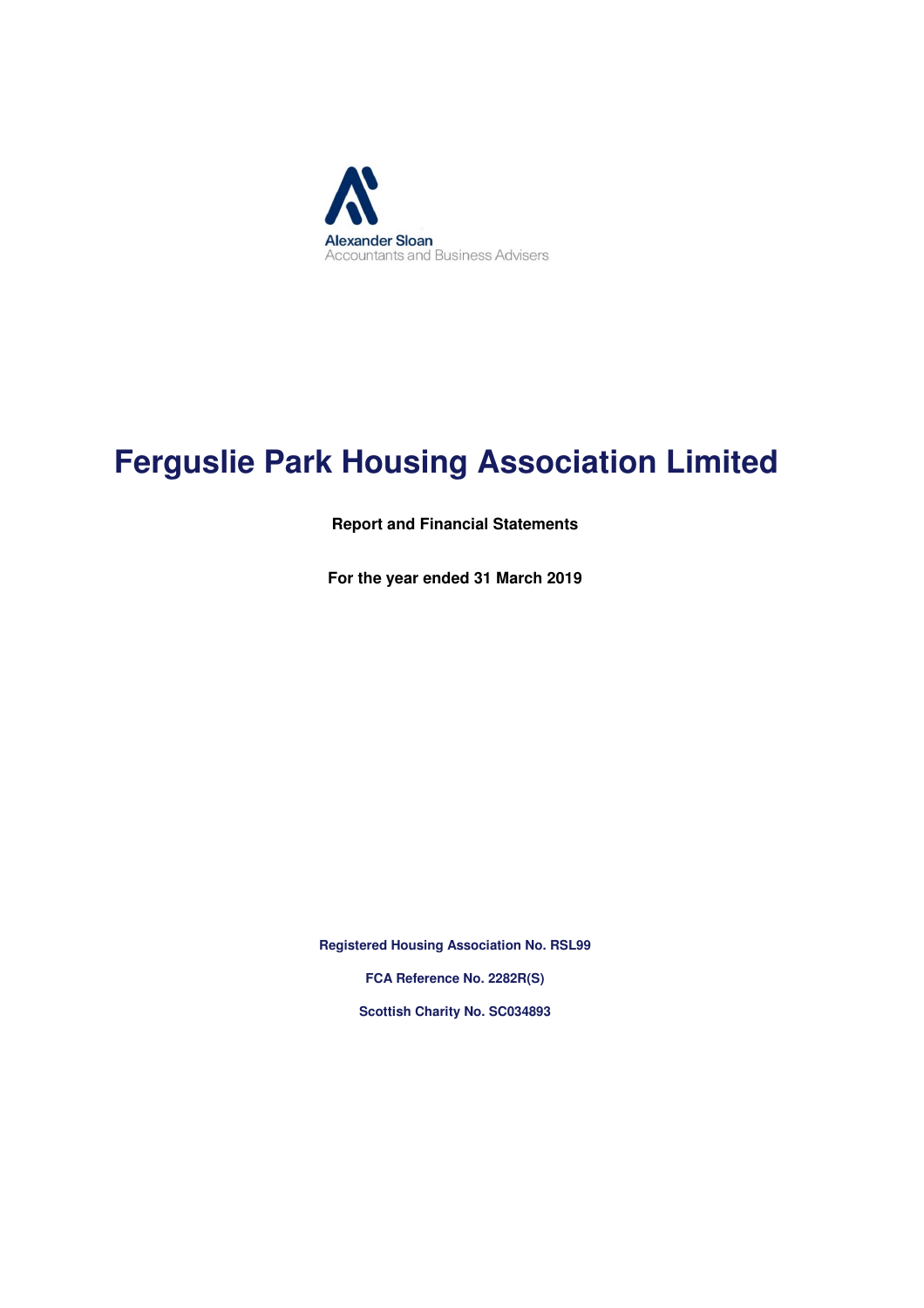#### **CONTENTS**

|                                                             | Page           |
|-------------------------------------------------------------|----------------|
| MEMBERS OF THE BOARD OF MANAGEMENT, EXECUTIVES AND ADVISERS | 1              |
| REPORT OF THE BOARD OF MANAGEMENT                           | $2 - 6$        |
| REPORT BY THE AUDITORS ON CORPORATE GOVERNANCE MATTERS      | $\overline{7}$ |
| <b>REPORT OF THE AUDITORS</b>                               | $8 - 9$        |
| STATEMENT OF COMPREHENSIVE INCOME                           | 10             |
| STATEMENT OF FINANCIAL POSITION                             | 11             |
| <b>STATEMENT OF CASH FLOWS</b>                              | 12             |
| STATEMENT OF CHANGES IN EQUITY                              | 13             |
| NOTES TO THE FINANCIAL STATEMENTS                           | $14 - 32$      |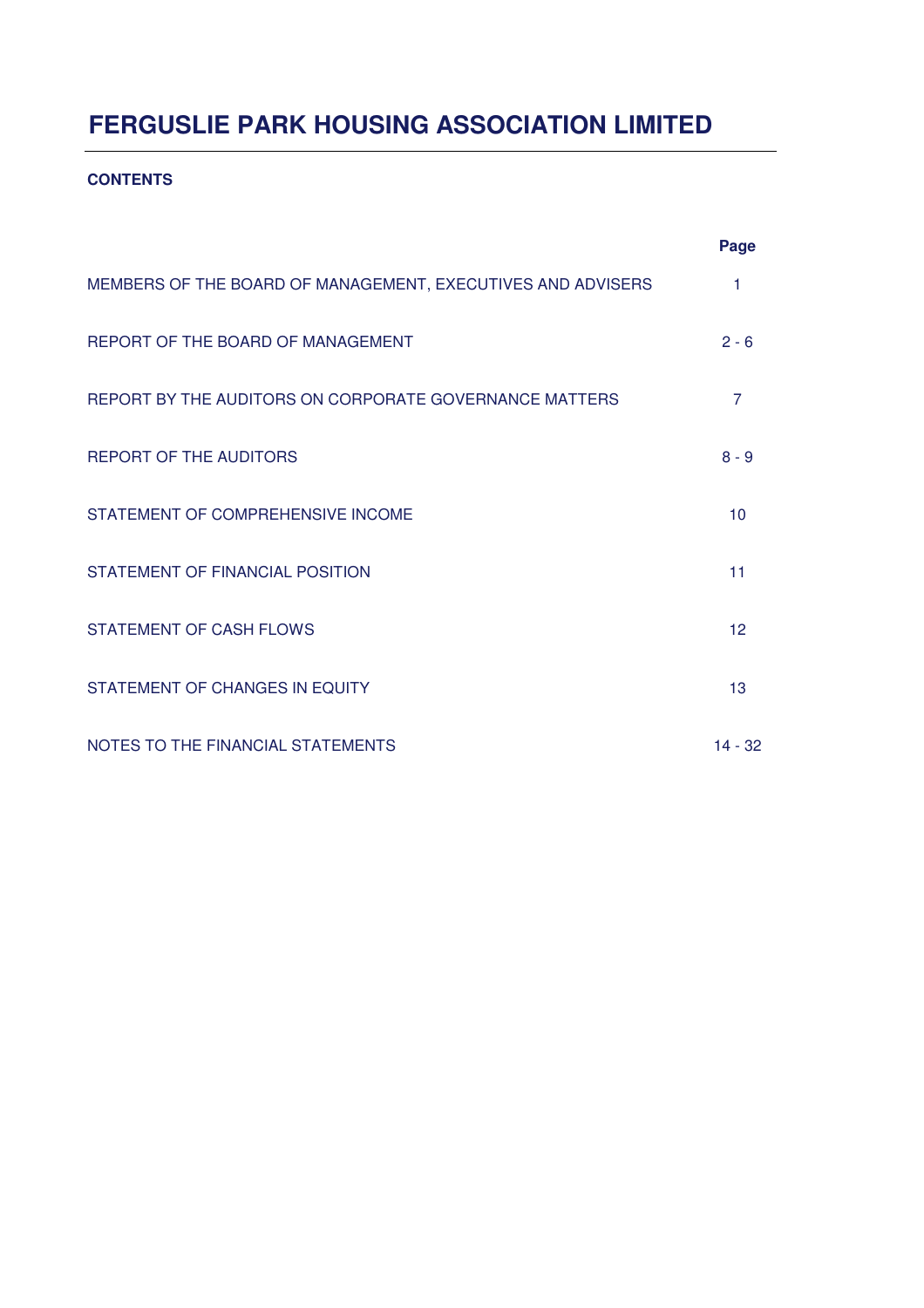#### **BOARD OF MANAGEMENT, EXECUTIVES AND ADVISERS YEAR ENDED 31 MARCH 2019**

#### **BOARD OF MANAGEMENT**

Ian Williams **Vice-Chairperson**<br>
Stuart Piggott **Vice-Chairperson**<br>
(Resigned March Andrea McLaughlan Helen Glassford Barbara Walker

# **EXECUTIVE OFFICERS**

#### **REGISTERED OFFICE**

The Tannahill Centre 76 Blackstoun Road Ferguslie Park, Paisley PA3 1NT

Alexander Sloan Wylie and Bisset Accountants & Business Advisers 168 Bath Street 180 St Vincent Street Glasgow Glasgow G2 4TP G2 5SG

#### **BANKERS**

Bank of Scotland The Cross Paisley PA1 1DD

#### **SOLICITORS**

T C Young 7 West George Street Glasgow G2 2HG

Shona McIntyre **Chairperson (Resigned July 2019)**<br>
Ian Williams **Chairperson** Vice-Chairperson (Resigned March 2019) Richard Bolton (Appointed Co-optee September 2018) Fiona Murphy (Appointment ended September 2018) James Strang (Appointment ended May 2018)

Iain McGee (Resigned May 2019)<br>
Louise McNicol (Appointed Septembe (Appointed September 2018)

Andy Wilson (Appointed September 2018) Elaine Carter (Resigned October 2018) Andrew Doyle (Appointed September 2018. Resigned April 2019) Siphosami Bazaya (Appointed Co-optee November 2018 )

Catrina Miller Group Chief Exec and Secretary (Appointed August 2018)<br>
Ivor McCaulev Interim Head of Operations (Appointed January 2019) Interim Head of Operations (Appointed January 2019) Cindy McNeill Finance & Corporate Services Manager (Appointed November 2018) Catherine Aiton **Interim Property Services Manager (Appointed July 2018)**<br>Gavin Johnston **Interim Property Asset Manager (Appointed March 2019)** Interim Property Asset Manager (Appointed March 2019) Greg Richardson Housing Services Manager (Appointed January 2019)

#### **EXTERNAL AUDITORS INTERNAL AUDITORS**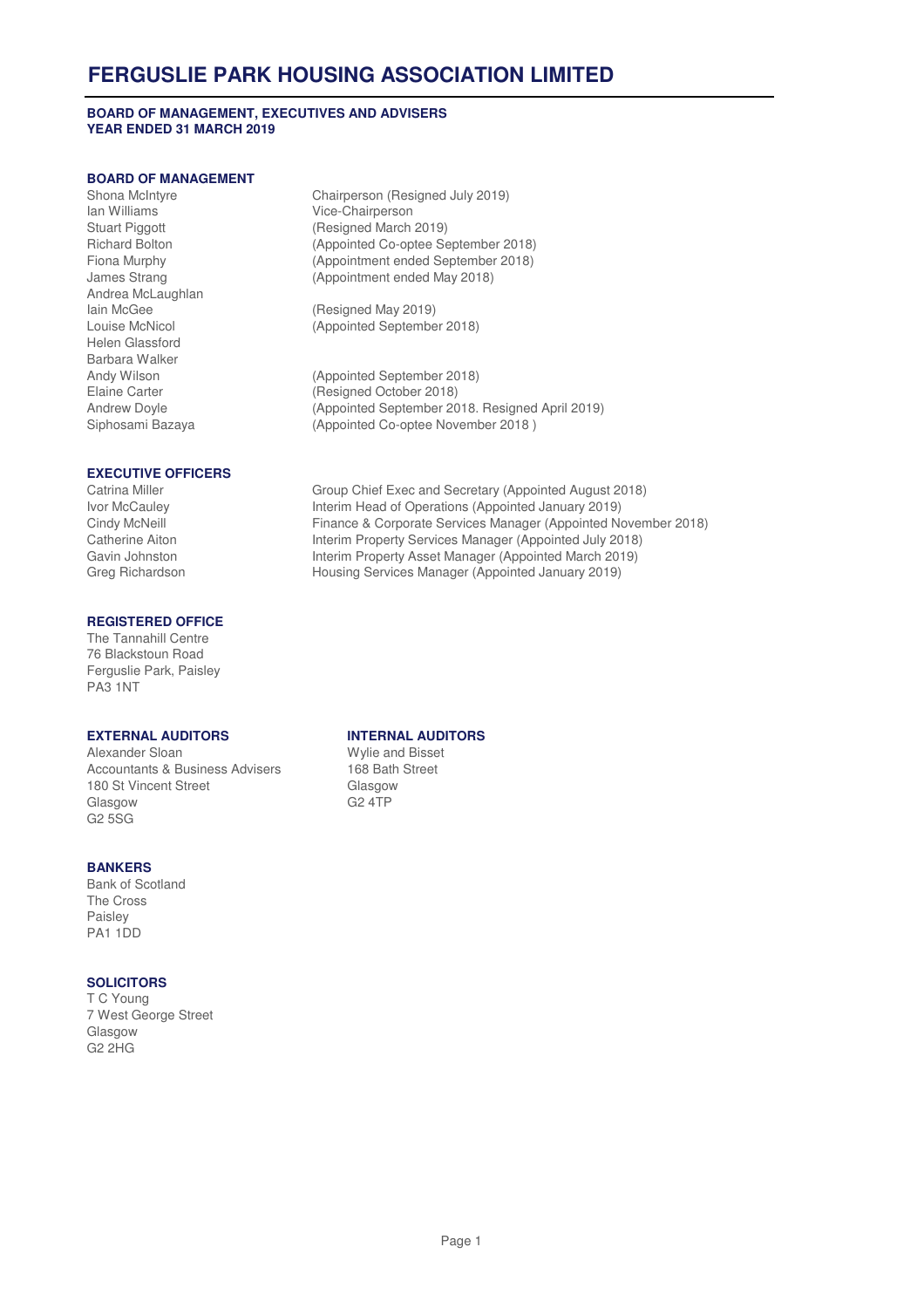The Board of Management presents its report and the Financial Statements for the year ended 31 March 2019.

#### **Legal Status**

The Association is a registered non-profit making organisation under the Co-operative and Community Benefit Societies Act 2014 No.2282R(S). The Association is governed under its Rule Book. The Association is a registered Scottish Charity with the charity number SC034893.

#### **Principal Activities**

The principal activities of the Association are the provision and management of affordable rented accommodation.

#### **Strategy and Objectives**

The Association and its only subsidiary The New Tannahill Centre Ltd, operate as The Ferguslie Group. The Group Vision is 'where the potential of Ferguslie Park is fully realised'. The purpose of the Ferguslie Group is to work together to regenerate Ferguslie Park and to work with partners to channel ideas, action and investment. Both group members approved new three year Corporate Plans in 2017 and have updated them each year. Ferguslie Park Housing Association's vision is 'serving the community, valued by the community' and its key strategic objectives are to:

- provide excellent homes, services and a local environment to be proud of;
- support and enable local people to realise their full potential in a vibrant community;
- inspire confidence and trust from our tenants, staff and partners;
- develop a strong team of talented and committed people;and
- safeguard our assets, strong financial position and long-term affordability and sustainability.

The strategy and objectives took account of our tenants' priorities, the Council's plans for regeneration in the area, the factors leading to Ferguslie Park containing several areas of multiple deprivation - including the "most deprived" data zone in Scotland, and of our commitment to be fully compliant with regulatory requirements and best practice. The Corporate Plan resulting from this has been a big step forward in clarifying our purpose, potential, priorities and progress. It has also re-established Board control of the strategic planning process and overall strategic direction of the Association.

#### **Review of Business and Future Developments**

In February 2016, the Scottish Housing Regulator appointed a manager to Ferguslie Park Housing Association Limited under section 58 of the Housing Scotland Act 2010. The purpose of this appointment was to address a number of identified risks in relation to governance and financial management which were highlighted in an independent investigation report. This appointment was also to assist and support the Board of Management in ensuring that the Association's affairs are managed to an appropriate standard.

This Statutory Appointment ended on 30 September 2018 at which time the Scottish Housing Regulator stated in the Association regulation plan that "Ferguslie Park has made good progress in delivering the improvements needed to substantially comply with our Regulatory Standards of Governance and Financial Management. Given this progress, we have decided to end our two remaining appointments". The Association remains in engagement with the Scottish Housing Regulator.

The year to 31 March 2019 has been a period of significant positive development for the Association and its Board of Management. The Association is confident that the Improvement Plan is almost complete and, with the current staff team and renewed focus on operational improvements will further stabilise the position and allow the organisation to move forward with confidence to a 'new' Ferguslie Park Housing Association.

Although the Association initially had two unsuccessful rounds of recruitment to appoint a new permanent Group Chief Executive, the Board was determined to find the right person to complete the rejuvenation of the Association, sustain the improvements achieved and lead the Group to achieve its aims with its customers. A new Chief Executive was appointed in August 2018 and the existing interim management team stayed in place until September 2018 to enable a smooth handover to take place.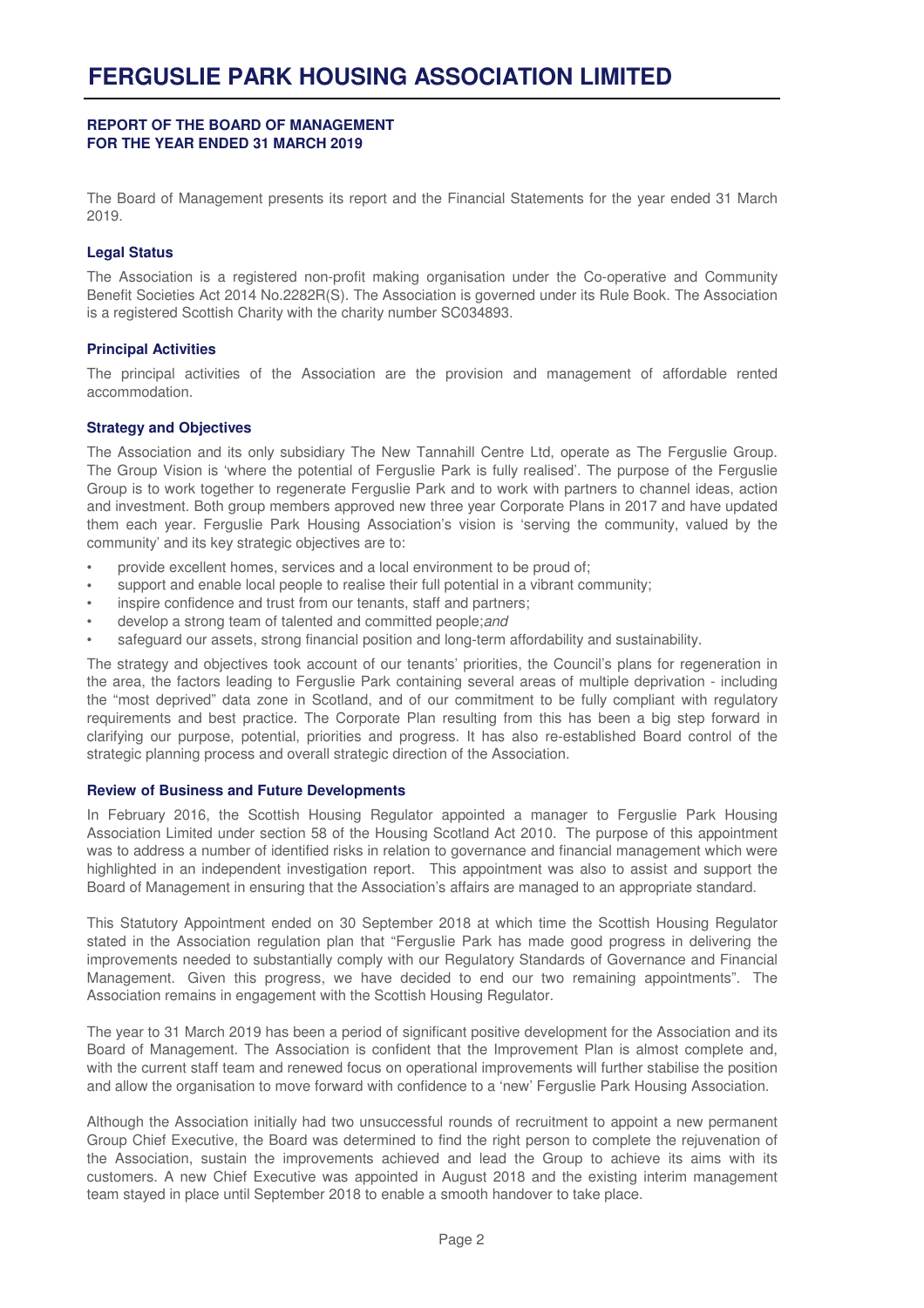#### **Review of Business and Future Developments (Continued)**

Progress was made in implementing a new staff structure during the year and included the recruitment of a Finance and Corporate Services Manager in November 2018 and Housing Manager in January 2019 on a permanent basis. Three positions of the senior management team were filled on an interim basis which included the Property Asset Manager and Property Services Manager, who were both appointed in July 2018. The position of Head of Operations continued on a temporary basis and, together with the Property Services Manager, this position will be filled on permanent basis at the end of the current contract.

#### **Financial Review of the Year Ended 31 March 2019**

In the vear iust ended, the Association made a total comprehensive income of £505,724, compared to £1,059,146 in the previous year. These surpluses are necessary to ensure that the Association can deliver its short, medium and long-term plans to maintain its housing stock to the highest possible standards.

The Association spent £1,310,767 in replacing components such as boilers, kitchens and bathrooms, windows and doors within its housing stock, with a large investment of expenditure on windows and doors continuing into 2019/20. This is the continuation of the planned maintenance identified in the review of the condition of the Association's housing stock.

The Association met all of its loan covenants in the year. It repaid £109,530 of its loan debt, leaving a balance outstanding of £2,154,639 at 31 March 2019.

The Association's bank position increased from £2,462,476 at the start of the year to £2,946,039 as at 31 March 2019 and reserves have increased from £11,439,788 to £11,945,512 reflecting the surplus for the year.

#### **Future Prospects**

The Association looks forward with confidence to building on its achievements in 2019/20. It expects to:

- complete the new staff leadership team
- fully complete the Governance Improvement Plan
- continue the training and learning plans for Board and staff
- invest £1.6m in home improvements
- focus on its revised strategic priorities of:
	- affordability to tackle poverty and financial health in the community
	- early action programmes to respond quickly and effectively to situations
	- strategic asset management to ensure it manages, protects, improves and develops its homes
	- procurement and contract management ensuring it purchases quality services and achieves value for money
	- wider role, being much more than just a landlord
	- connectivity, by building strong links within and out with the community
	- governance and business improvement by continuing to strengthen and develop the organisation and its people
- continue with a communications strategy to regain and protect its reputation
- continue to expand its engagement with tenants and their opportunities to scrutinise service quality

Like all social landlords, Ferguslie Park Housing Association faces challenges moving into the current year. However, as a result of the work done to date, it is well placed to meet these challenges which include:

Welfare Reform – The full roll out of Universal Credit in Renfrewshire began in September 2018. The Association is in no doubt that changes such as the payment of benefits in arrears, the 6 week waiting time for Universal Credit to be paid, the frequent withdrawal of benefits when circumstances change and many others will have a seriously detrimental effect on its tenants and are therefore a threat to the Association's rental income. The welfare reform strategy includes the employment of two skilled full-time Welfare Rights staff, and collaboration with the Tannahill Centre, local newspaper and Renfrewshire Council to raise awareness and provide assistance.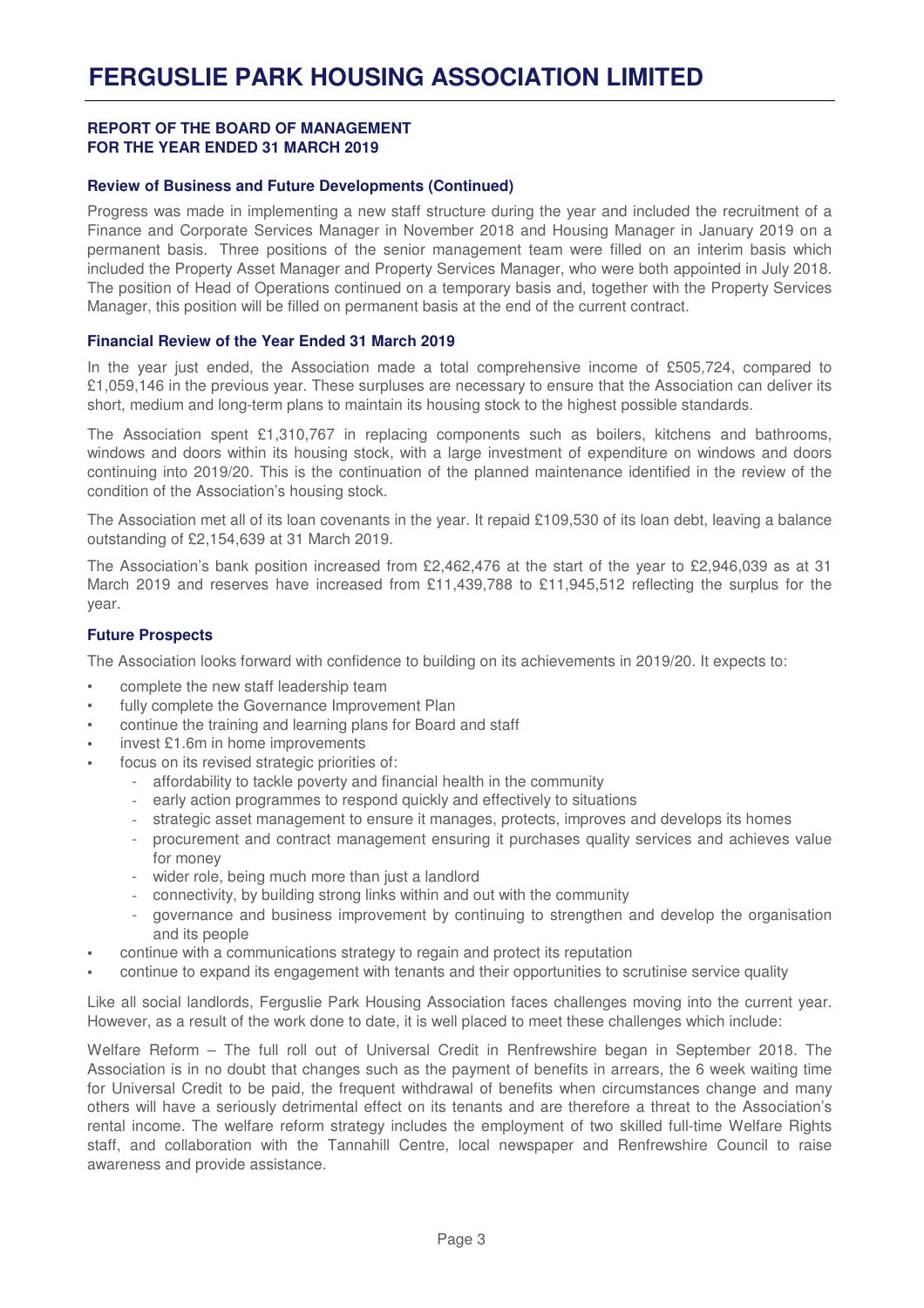#### **Future Prospects (Continued)**

Affordability – The freezing and capping of welfare benefits but also the prevalence locally of zero hours contracts and low paid employment opportunities bring hardship for many tenants, especially those with dependent children. In the year, the Association held its rent increase to 2.4% based on a compromise of ensuring financial viability whilst at the same time recognising the affordability of rents for its tenants.

Value for Money – The Association has a budget in place to deliver all of the objectives carried out in its strategic review. Actual performance will be monitored by the Board throughout the year to ensure that the plans set out are being delivered. An essential part of this process will be to ensure that the Association is getting the best value it can from the money it receives from tenants.

#### **Key Performance Indicators**

Performance Indicators and Targets were reviewed during the business planning process. These aim to improve the Association's performance in areas such as rent collection and the time taken to let empty houses. They also aim to maintain and further improve performance in low stock turnover, low rent loss from empty homes and good tenant satisfaction.

The Association continued to formally monitor Business Plan targets. An independent Tenants Satisfaction Survey was completed in August 2018 and achieved the ambitious targets previously set not to improve average satisfaction, but to increase the numbers who were "very satisfied" with services.

In the main national indicator, Overall Satisfaction with FPHA as a Landlord, it aimed to improve to 41.3% "very satisfied" in 2017/18 and up to 50% by 2019/20. It has exceeded the target with a result of 51.5%.

Similarly, for Tenants Happy with the Standard of their Home, the Association aimed to increase those that were "very satisfied" from 9.7% to 40% over 3 years and actually achieved a leap to 72.7% in a single year.

Equally important is the progress on the aim to grow the "very satisfied" proportion of satisfaction with overall management of the neighbourhood from 6.1% to 45% over 3 years – this has also been achieved in a single year with a result of 45.5%.

Rent arrears have been very difficult to reduce and the targets were modest; to reduce arrears to 6.5% and then to 5.9% over 3 years. This recognised poor performance in Scottish terms to date and the risk of welfare reform. In one year the Association has achieved 5.97% - i.e. it is moving more quickly than the target. However, this is higher than our peers and the national average and the Association will need to keep a strong focus on arrears in order to support tenants and maintain income as welfare reform continues to bite. On the other hand, assistance to tenants in arrears by the Welfare Rights Team was exceptional with 100% of tenants with arrears attending for drop in visits being seen.

The Association continued to ensure that the Annual Return to the Regulator on the Tenants Charter was accurate and compliant with the guidance.

#### **Principal Risks and Uncertainties**

The Association hopes to emerge from its current status of 'in engagement' with the Scottish Housing Regulator as soon as practicable. The Management Board has welcomed the assistance this brought to recognising the work required and the provision of assistance; and it is confident it will achieve and maintain a 'no engagement' status. The Association has worked with a great deal of effort throughout the year to start building a new reputation as a rejuvenated, caring, valuable, collaborative and high performing local landlord and will continue to do so through 2019/20.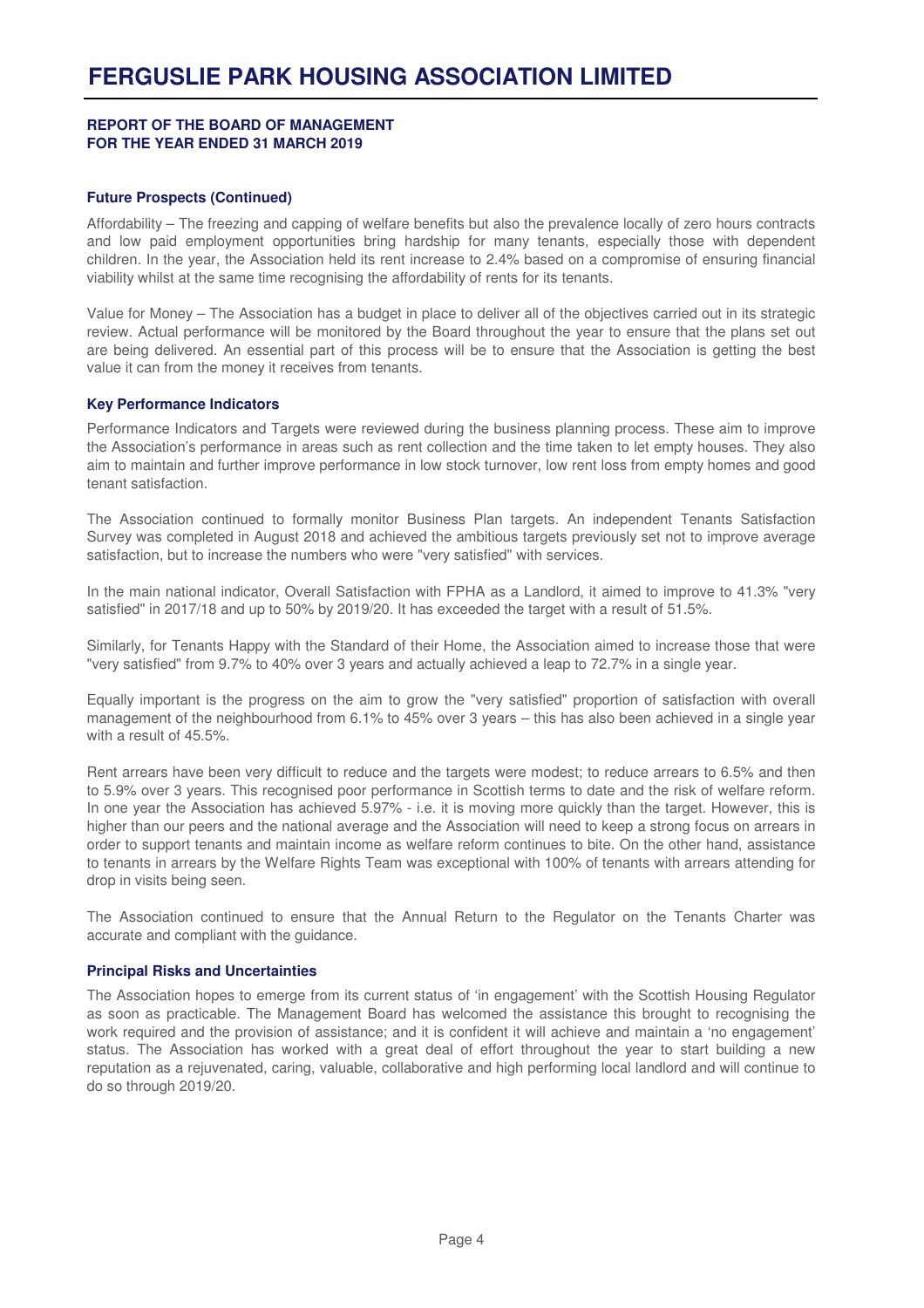#### **Board of Management and Executive Officers**

The members of the Board of Management and the Executive Officers are listed on Page 1.

Each member of the Board of Management holds one fully paid share of £1 in the Association. The Executive Officers hold no interest in the Association's share capital and, although not having the legal status of Directors, they act as Executives within the authority delegated by the Board of Management.

The members of the Board of Management are also Trustees of the Charity. Members of the Board of Management are appointed by the members at the Association's Annual General Meeting.

#### **Statement of Board of Management's Responsibilities**

The Co-operative and Community Benefit Act 2014 requires the Board of Management to prepare Financial Statements for each financial year which give a true and fair view of the state of affairs of the Association and of the surplus or deficit of the Association for that period. In preparing those Financial Statements, the Board of Management is required to:-

- select suitable accounting policies and then apply them consistently;
- make judgements and estimates that are reasonable and prudent;
- state whether applicable accounting standards have been followed, subject to any material departures disclosed and explained in the Financial Statements;
- prepare the Financial Statements on the going concern basis unless it is inappropriate to presume that the Association will continue in business; and
- prepare a statement on Internal Financial Control.

The Board of Management is responsible for keeping proper accounting records which disclose with reasonable accuracy at any time the financial position of the Association and to enable them to: ensure that the Financial Statements comply with the Co-operative and Community Benefit Societies Act 2014, the Housing (Scotland) Act 2014 and the Determination of Accounting Requirements 2019. They are also responsible for safeguarding the assets of the Association and hence for taking reasonable steps for the prevention and detection of fraud and other irregularities. It is also responsible for ensuring the Association's suppliers are paid promptly.

The Board of Management must in determining how amounts are presented within items in the income and expenditure account and balance sheet, have regard to the substance of the reported transaction or arrangement, in accordance with generally accepted accounting practices.

In so far as the Board of Management are aware:

- There is no relevant audit information (information needed by the Housing Association's auditors in connection with preparing their report) of which the Association's auditors are unaware, and
- The Board of Management have taken all steps that they ought to have taken to make themselves aware of any relevant audit information and to establish that the Housing Association's auditors are aware of that information.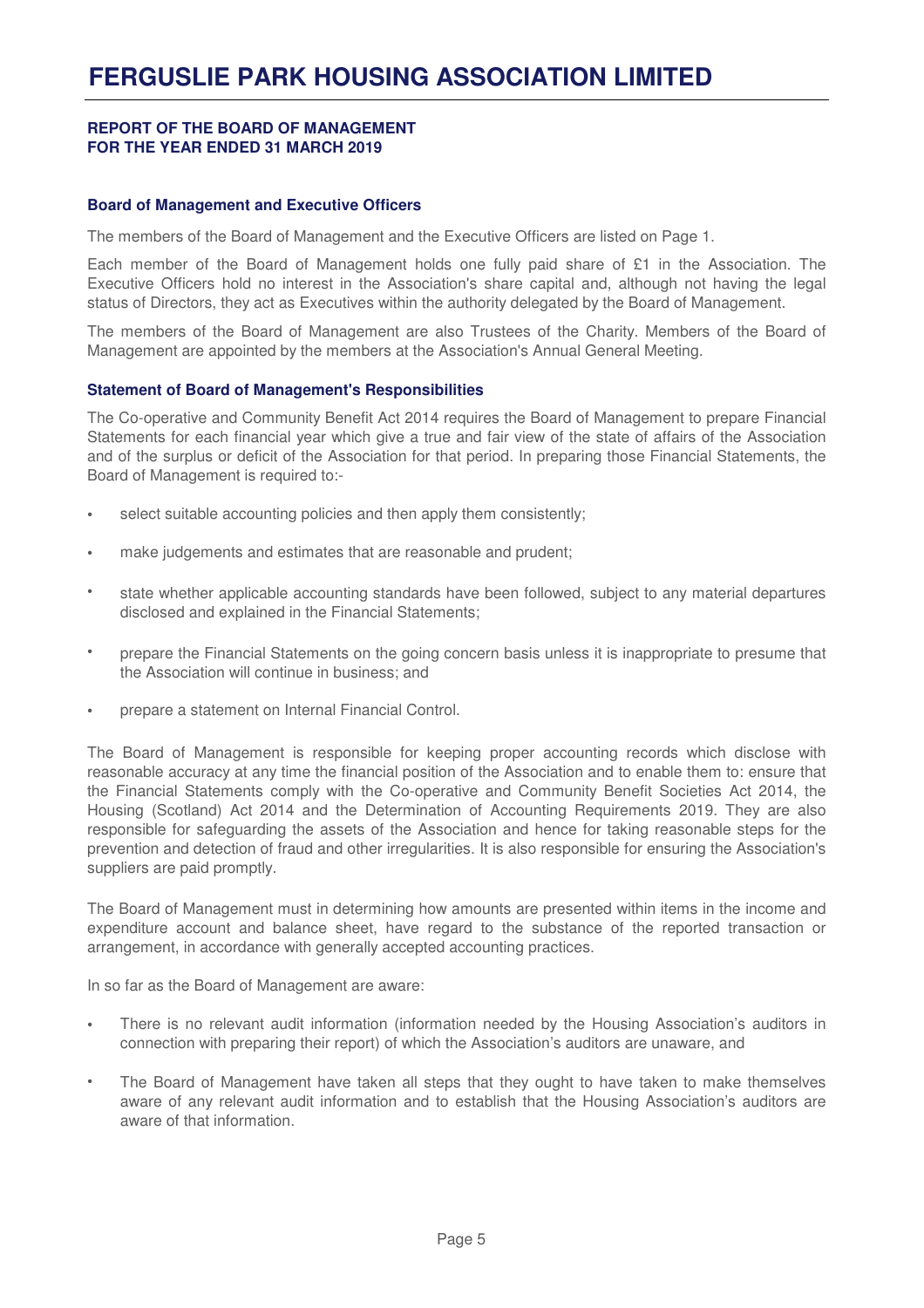#### **Statement on Internal Financial Control**

The Board of Management acknowledges its ultimate responsibility for ensuring that the Association has in place a system of controls that is appropriate for the business environment in which it operates. In the last three years, a Governance Improvement Plan has put new governance and financial controls in place.

These improvements include updated Financial Regulations, Financial Procedures, new short, medium and long-term financial projections, a new costed Planned Maintenance/Investment programme and further physical inspections of housing stock condition, a new Risk Register and Risk Management system and a completely new Corporate Plan. All improvements have been introduced to meet regulatory requirements and best practice.

The Group Audit & Risk Committee agreed the Internal Audit for 2018/19 and during the year seven internal audit reports were completed, obtaining 5 Strong and 2 Substantial grades.

At the date of signing the Financial Statements, the Management Board is satisfied that steps have been taken to ensure there is appropriate planning, monitoring and control of the Association's financial and business affairs and that the financial control system in place is satisfactory and appropriate to the size and complexity of the organisation.

It is the Board of Management's responsibility to establish and maintain systems of Internal Financial Control. Such systems can only provide reasonable and not absolute assurance against material financial mis-statement or loss. Key elements of the Association's systems include ensuring that:

- formal policies and procedures are in place, including the ongoing documentation of key systems and rules relating to the delegation of authority, which allow the monitoring of controls and restrict the unauthorised use of Association's assets;
- experienced and suitably qualified staff take responsibility for important business functions and annual appraisal procedures have been established to maintain standards of performance;
- forecasts and budgets are prepared which allow the management team and the Board of Management to monitor key business risks, financial objectives and the progress being made towards achieving the financial plans set for the year and for the medium term;
- quarterly financial management reports are prepared promptly, providing relevant, reliable and up to date financial and other information, with significant variances from budget being investigated as appropriate;
- regulatory returns are prepared, authorised and submitted promptly to the relevant regulatory bodies;
- all significant new initiatives, major commitments and investment projects are subject to formal authorisation procedures, through the Board of Management;
- the Board of Management receive reports from management and from the external and internal auditors to provide reasonable assurance that control procedures are in place and are being followed and that a general review of the major risks facing the Association is undertaken; and
- formal procedures have been established for instituting appropriate action to correct any weaknesses identified through internal or external audit reports.

The Board of Management has reviewed the effectiveness of the system of internal financial control in existence in the Association for the year ended 31 March 2019. No weaknesses were found in the internal financial controls which resulted in material losses, contingencies or uncertainties which require disclosure in the financial statements or in the auditor's report on the financial statements.

#### **Auditors**

A resolution to re-appoint the Auditors, Alexander Sloan, Accountants and Business Advisers, will be proposed at the Annual General Meeting.

#### **By order of the Board of Management**

#### **CATRINA MILLER**

**Secretary** 2 September 2019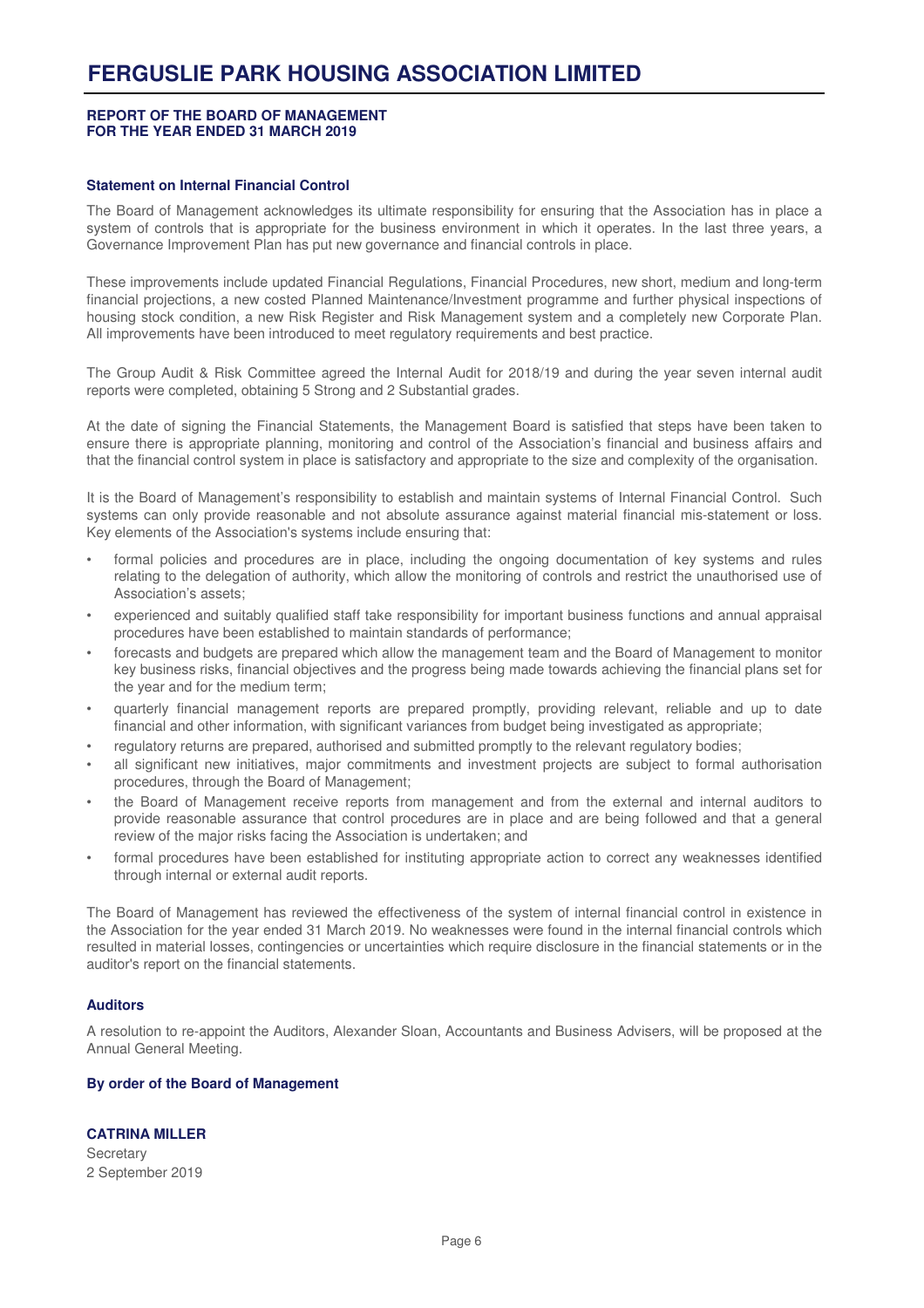#### **REPORT BY THE AUDITORS TO THE MEMBERS OF FERGUSLIE PARK HOUSING ASSOCIATION LIMITED ON CORPORATE GOVERNANCE MATTERS**

In addition to our audit of the Financial Statements, we have reviewed your statement on page 6 concerning the Association's compliance with the information required by the Regulatory Standards in respect of internal financial controls contained in the publication 'Regulation of Social Housing in Scotland' and associated Regulatory Advice Notes which are issued by the Scottish Housing Regulator.

#### **Basis of Opinion**

We carried out our review having regard to the requirements relating to corporate governance matters within Bulletin 2006/5 issued by the Auditing Practices Board. The Bulletin does not require us to review the effectiveness of the Association's procedures for ensuring compliance with the guidance notes, nor to investigate the appropriateness of the reasons given for non-compliance.

#### **Opinion**

In our opinion the Statement on Internal Financial Control on page 6 has provided the disclosures required by the relevant Regulatory Standards with the publication 'Regulation of Social Housing in Scotland' and associated Regulatory Advice Notes by the Scottish Housing Regulator in respect of internal financial controls and is consistent with the information which came to our attention as a result of our audit work on the Financial Statements.

Through enquiry of certain members of the Board of Management, and Officers of the Association, and examination of relevant documents, we have satisfied ourselves that the Board of Management's Statement on Internal Financial Control appropriately reflects the Association's compliance with the information required by the relevant Regulatory Standards in respect of internal financial controls within the publication 'Regulation of Social Housing in Scotland' and associated Regulatory Advice Notes issued by the Scottish Housing Regulator in respect of internal financial controls.

#### **ALEXANDER SLOAN**

Accountants and Business Advisers Statutory Auditors GLASGOW 2 September 2019

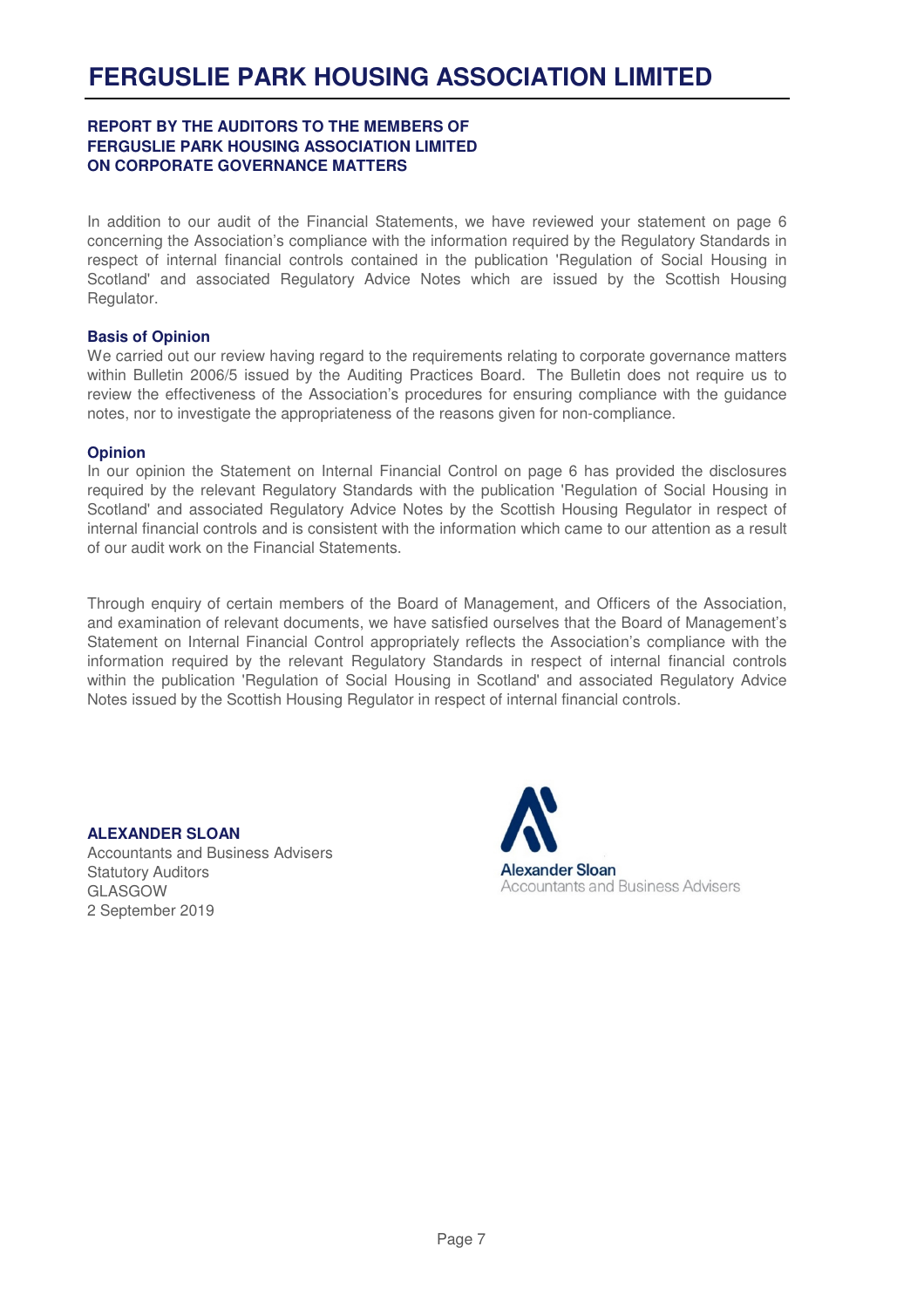#### **INDEPENDENT AUDITORS' REPORT TO THE MEMBERS OF FERGUSLIE PARK HOUSING ASSOCIATION LIMITED**

#### **Opinion**

We have audited the financial statements of Ferguslie Park Housing Association Limited (the 'Association') for the year ended 31 March 2019 which comprise the Statement of Comprehensive Income, Statement of Financial Position, Statement of Cash Flows, Statement of Changes in Equity and related notes, including a summary of significant accounting policies. The financial reporting framework that has been applied in their preparation is applicable law and United Kingdom Accounting Standards, including Financial Reporting Standard 102 The Financial Reporting Standard applicable in the UK and Republic of Ireland (United Kingdom Generally Accepted Accounting Practice).

This report is made solely to the Association's members, as a body, in accordance with the Co-operative and Community Benefit Society Act 2014. Our audit work has been undertaken so that we might state to the Association's members those matters we are required to state to them in an auditor's report and for no other purpose. To the fullest extent permitted by law, we do not accept or assume responsibility to anyone other than the Association and the Association's members as a body, for our audit work, for this report, or for the opinions we have formed.

In our opinion the financial statements:

- give a true and fair view of the state of the Association's affairs as at 31 March 2019 and of its surplus for the year then ended;
- have been properly prepared in accordance with United Kingdom Generally Accepted Accounting Practice; and
- have been prepared in accordance with the requirements of the Co-operative and Community Benefits Societies Act 2014, the Housing (Scotland) Act 2014 and the Determination of Accounting Requirements 2019.

In our opinion the exemption granted by the Financial Conduct Authority from the requirement to prepare Group Accounts is applicable as the amounts involved are not material.

#### **Basis for opinion**

We conducted our audit in accordance with International Standards on Auditing (UK) (ISAs (UK)) and applicable law. Our responsibilities under those standards are further described in the Auditor's responsibilities for the audit of the financial statements section of our report. We are independent of the Association in accordance with the ethical requirements that are relevant to our audit of the financial statements in the UK, including the FRC's Ethical Standard, and we have fulfilled our other ethical responsibilities in accordance with these requirements. We believe that the audit evidence we have obtained is sufficient and appropriate to provide a basis for our opinion.

#### **Conclusions relating to going concern**

We have nothing to report in respect of the following matters in relation to which the ISAs (UK) require us to report to you where:

- the Board of Management's use of the going concern basis of accounting in the preparation of the financial statements is not appropriate; or
- the Board of Management has not disclosed in the financial statements any identified material uncertainties that may cast significant doubt about the Association's ability to continue to adopt the going concern basis of accounting for a period of at least twelve months from the date when the financial statements are authorised for issue.

#### **Other information**

The Board of Management is responsible for the other information. The other information comprises the information included in the annual report, other than the financial statements and our auditor's report thereon. Our opinion on the financial statements does not cover the other information and, except to the extent otherwise explicitly stated in our report, we do not express any form of assurance conclusion thereon.

In connection with our audit of the financial statements, our responsibility is to read the other information and, in doing so, consider whether the other information is materially inconsistent with the financial statements or our knowledge obtained in the audit or otherwise appears to be materially misstated. If we identify such material inconsistencies or apparent material misstatements, we are required to determine whether there is a material misstatement in the financial statements or a material misstatement of the other information. If, based on the work we have performed, we conclude that there is a material

We have nothing to report in this regard.

#### **Matters on which we are required to report by exception**

In the light of our knowledge and understanding of the Association and its environment obtained in the course of the audit, we have not identified material misstatements in the Report of the Board of Management.

We have nothing to report in respect of the following matters where the Co-operative and Community Benefit Societies Act 2014 requires us to report to you if, in our opinion:

- proper books of account have not been kept by the Association in accordance with the requirements of the legislation;
- a satisfactory system of control over transactions has not been maintained by the Association in accordance with the requirements of the legislation;
- the Statement of Comprehensive Income and Statement of Financial Position are not in agreement with the books of account of the Association; or
- we have not received all the information and explanations we require for our audit.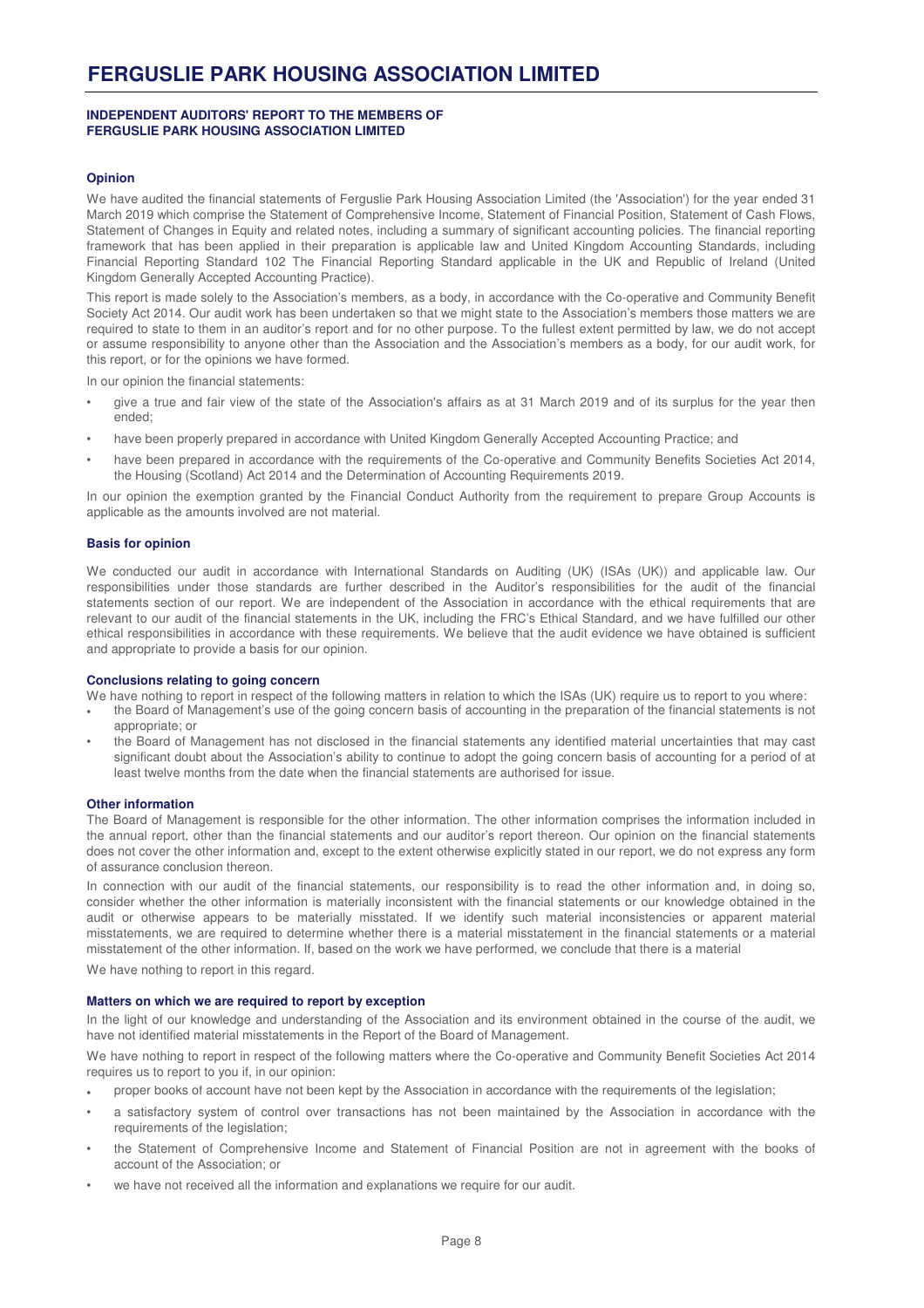#### **INDEPENDENT AUDITORS' REPORT TO THE MEMBERS OF FERGUSLIE PARK HOUSING ASSOCIATION LIMITED (Continued)**

#### **Responsibilities of the Board of Management**

As explained more fully in the Statement of Board of Management's Responsibilities as set out on Page 5, the Board of Management are responsible for the preparation of the financial statements and for being satisfied that they give a true and fair view, and for such internal control as the Board of Management determines is necessary to enable the preparation of financial statements that are free from material misstatement, whether due to fraud or error.

In preparing the financial statements, the Board of Management is responsible for assessing the Association's ability to continue as a going concern, disclosing, as applicable, matters related to going concern and using the going concern basis of accounting unless the Board of Management either intends to liquidate the Association or to cease operations, or has no realistic alternative

#### **Auditors' responsibilities for the audit of the financial statements**

Our objectives are to obtain reasonable assurance about whether the financial statements as a whole are free from material misstatement, whether due to fraud or error, and to issue an auditor's report that includes our opinion. Reasonable assurance is a high level of assurance, but is not a guarantee that an audit conducted in accordance with ISAs (UK) will always detect a material misstatement when it exists. Misstatements can arise from fraud or error and are considered material if, individually or in the aggregate, they could reasonably be expected to influence the economic decisions of users taken on the basis of these financial statements.

As part of an audit in accordance with ISAs (UK), we exercise professional judgement and maintain professional scepticism throughout the audit. We also:

- Identify and assess the risks of material misstatement of the financial statements, whether due to fraud or error, design and perform audit procedures responsive to those risks, and obtain audit evidence that is sufficient and appropriate to provide a basis for our opinion. The risk of not detecting a material misstatement resulting from fraud is higher than for one resulting from error, as fraud may involve collusion, forgery, intentional omissions, misrepresentations, or the override of internal control.
- Obtain an understanding of internal control relevant to the audit in order to design audit procedures that are appropriate in the circumstances, but not for the purpose of expressing an opinion on the effectiveness of the Association's internal control.
- Evaluate the appropriateness of accounting policies used and the reasonableness of accounting estimates and related disclosures made by the Board of Management.
- Conclude on the appropriateness of the Board of Management use of the going concern basis of accounting and, based on the audit evidence obtained, whether a material uncertainty exists related to events or conditions that may cast significant doubt on the Association's ability to continue as a going concern. If we conclude that a material uncertainty exists, we are required to draw attention in our auditors' report to the related disclosures in the financial statements or, if such disclosures are inadequate, to modify our opinion. Our conclusions are based on the audit evidence obtained up to the date of our auditors' report. However, future events or conditions may cause the Association to cease to continue as a going concern.
- Evaluate the overall presentation, structure and content of the financial statements, including the disclosures, and whether the financial statements represent the underlying transactions and events in a manner that achieves fair presentation.
- Obtain sufficient appropriate audit evidence regarding the financial information of the entities or business activities within the Association to express an opinion on the financial statements. We are responsible for the direction, supervision and performance of the Association audit. We remain solely responsible for our audit opinion.

We communicate with those charged with governance regarding, among other matters, the planned scope and timing of the audit and significant audit findings, including any significant deficiencies in internal control that we identify during our audit.

**ALEXANDER SLOAN** Accountants and Business Advisers Statutory Auditors GLASGOW 2 September 2019

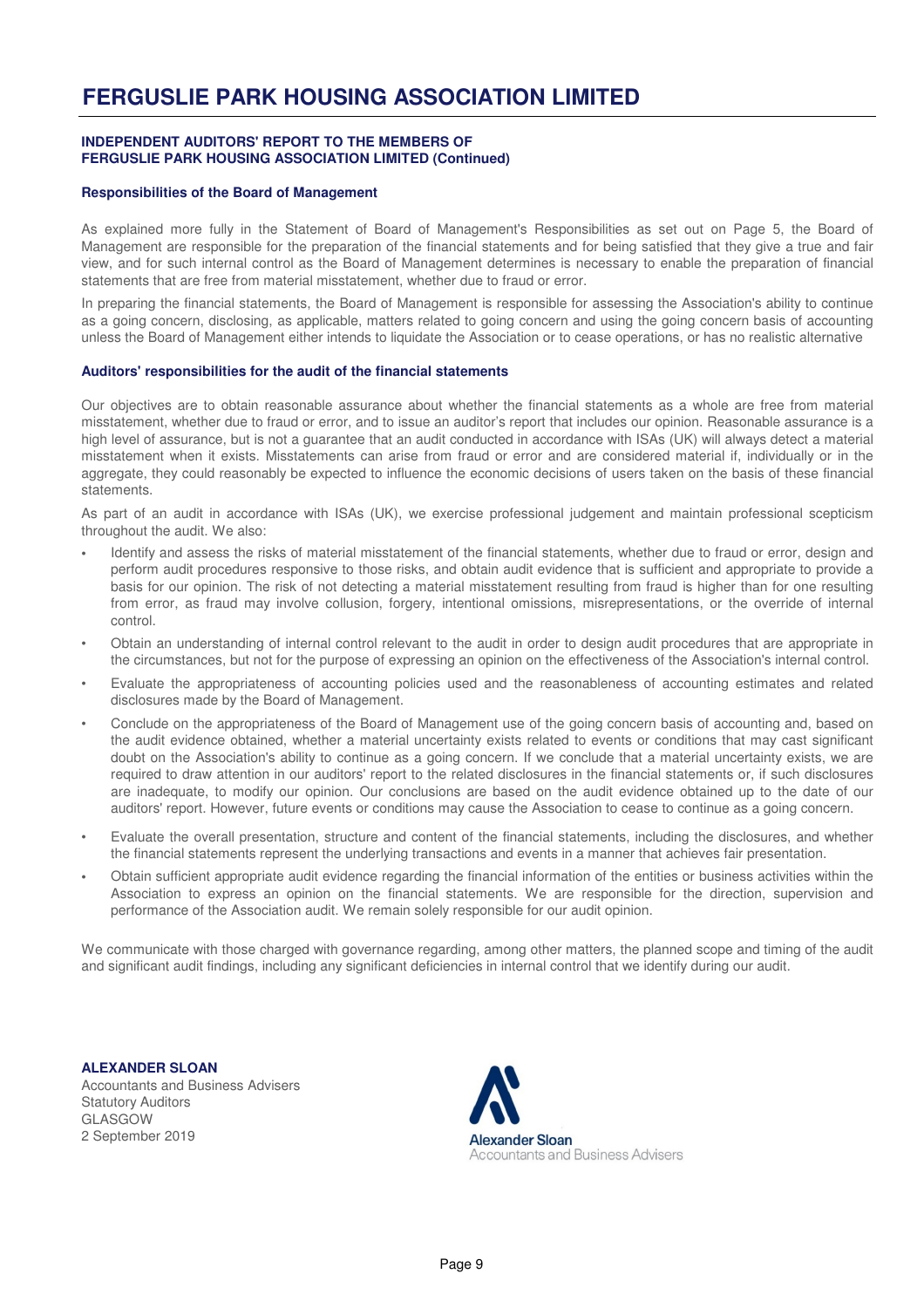### **STATEMENT OF COMPREHENSIVE INCOME FOR THE YEAR ENDED 31 MARCH 2019**

|                                                           | <b>Notes</b> | £         | 2019          | £         | 2018<br>£   |
|-----------------------------------------------------------|--------------|-----------|---------------|-----------|-------------|
| <b>REVENUE</b>                                            | 2            |           | 4,292,903     |           | 4,215,406   |
| <b>Operating Costs</b>                                    | 2            |           | (3, 177, 379) |           | (3,073,514) |
| <b>OPERATING SURPLUS</b>                                  |              |           | 1,115,524     |           | 1,141,892   |
| Loss On Sale Of Housing Stock                             | 7            |           |               | (5,406)   |             |
| Interest Receivable and Other Income                      |              | 9,012     |               | 6,929     |             |
| Interest Payable and Similar Charges                      | 8            | (83, 812) |               | (82, 414) |             |
| Other Finance Income / (Charges)                          | 11           | (25,000)  |               | (1,855)   |             |
|                                                           |              |           | (99, 800)     |           | (82, 746)   |
| <b>SURPLUS FOR THE YEAR</b>                               | 9            |           | 1,015,724     |           | 1,059,146   |
| Other comprehensive income                                |              |           |               |           |             |
| Adjustment relating to Opening Pension Liability          | 27           |           | (405,000)     |           |             |
| Actuarial Gains/ (Losses) on defined benefit Pension Plan | 27           |           | (105,000)     |           |             |
| <b>TOTAL COMPREHENSIVE INCOME</b>                         |              |           | 505,724       |           | 1,059,146   |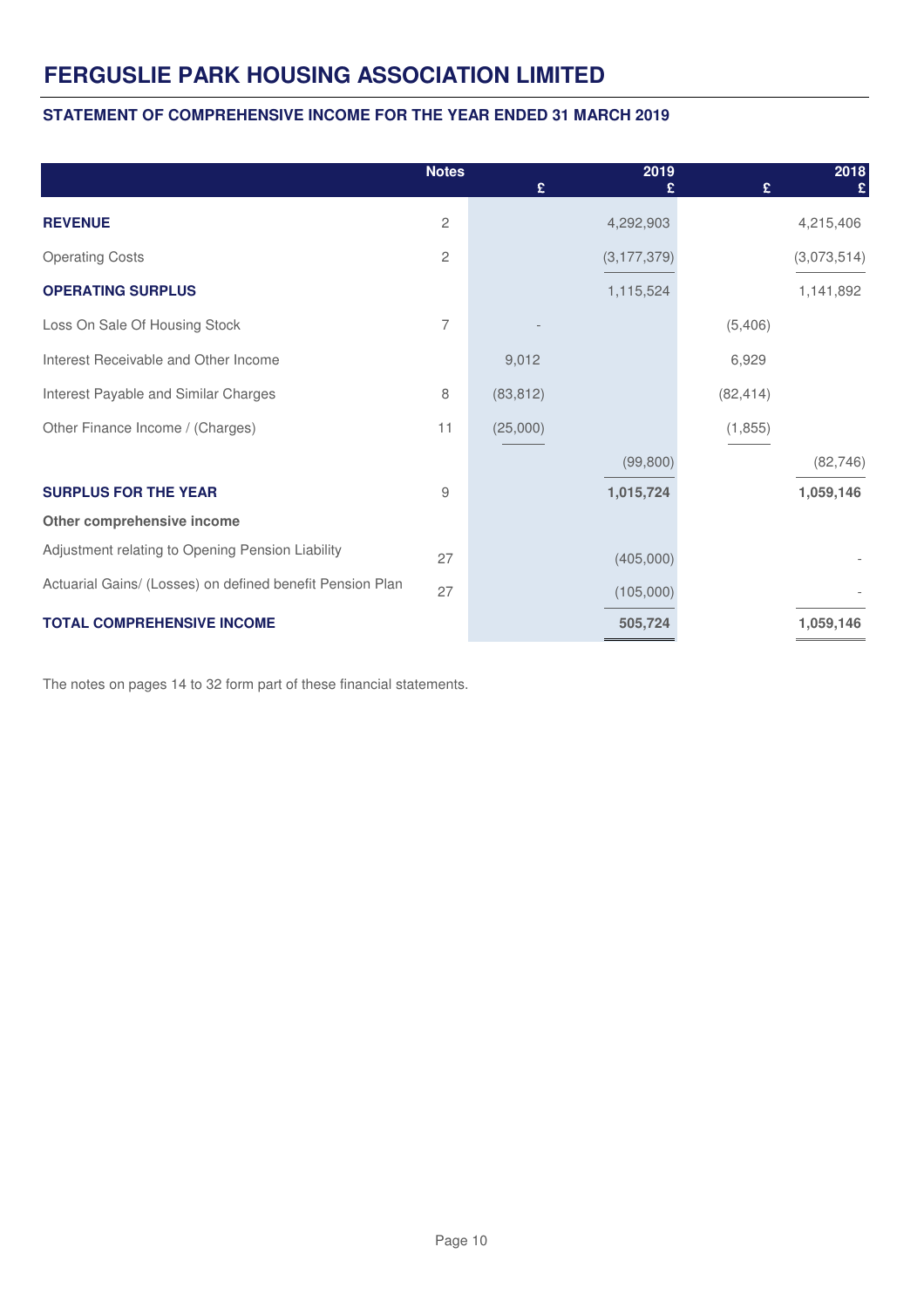#### **STATEMENT OF FINANCIAL POSITION AS AT 31 MARCH 2019**

|                                                                     | <b>Notes</b> |                    | 2019         |                      | 2018         |
|---------------------------------------------------------------------|--------------|--------------------|--------------|----------------------|--------------|
| <b>NON-CURRENT ASSETS</b>                                           |              | £                  | £            | £                    | £            |
| Housing Properties - Depreciated Cost                               | 12(a)        |                    | 28,308,098   |                      | 28,044,372   |
| <b>Other Non-current Assets</b>                                     | 12(b)        |                    | 9,608        |                      | 229          |
|                                                                     |              |                    | 28,317,706   |                      | 28,044,601   |
| <b>INVESTMENTS</b><br>Investment in subsidiaries                    | 26           | 100                |              | 100                  |              |
|                                                                     |              |                    |              |                      |              |
|                                                                     |              |                    | 100          |                      | 100          |
| <b>CURRENT ASSETS</b>                                               |              |                    |              |                      |              |
| Receivables<br>Investments                                          | 15<br>26     | 160,369<br>251,229 |              | 178,340<br>1,250,000 |              |
| Cash at bank and in hand                                            |              | 2,694,810          |              | 1,212,476            |              |
|                                                                     |              |                    |              |                      |              |
|                                                                     |              | 3,106,408          |              | 2,640,816            |              |
| <b>CREDITORS:</b> Amounts falling due within one year               | 16           | (1, 343, 238)      |              | (805, 607)           |              |
| <b>NET CURRENT ASSETS</b>                                           |              |                    | 1,763,170    |                      | 1,835,209    |
| <b>TOTAL ASSETS LESS CURRENT LIABILITIES</b>                        |              |                    | 30,080,976   |                      | 29,879,910   |
| <b>CREDITORS:</b> Amounts falling due after more than one year      | 17           |                    | (2,090,659)  |                      | (2,693,862)  |
| PENSIONS AND OTHER PROVISIONS FOR LIABILITIES AND<br><b>CHARGES</b> |              |                    |              |                      |              |
| Scottish Housing Association Pension Scheme                         | 27           | (1,016,000)        |              |                      |              |
|                                                                     |              |                    | (1,016,000)  |                      |              |
|                                                                     |              |                    |              |                      |              |
| <b>DEFERRED INCOME</b>                                              |              |                    |              |                      |              |
| Social Housing Grants<br><b>Other Grants</b>                        | 19<br>19     | (15,028,722)       |              | (15, 746, 180)       |              |
|                                                                     |              |                    | (15,028,722) |                      | (15,746,180) |
|                                                                     |              |                    |              |                      |              |
| <b>NET ASSETS</b>                                                   |              |                    | 11,945,595   |                      | 11,439,868   |
| <b>EQUITY</b>                                                       |              |                    |              |                      |              |
| Share Capital                                                       | 20           |                    | 83           |                      | 80           |
| <b>Revenue Reserves</b>                                             |              |                    | 12,961,512   |                      | 11,439,788   |
| <b>Pension Reserves</b>                                             |              |                    | (1,016,000)  |                      |              |
|                                                                     |              |                    | 11,945,595   |                      | 11,439,868   |

The Financial Statements were approved by the Board of Management and authorised for issue and signed on their behalf on 2 September 2019.

**Ian Williams Catrina Miller Board member Secretary Vice Chairperson**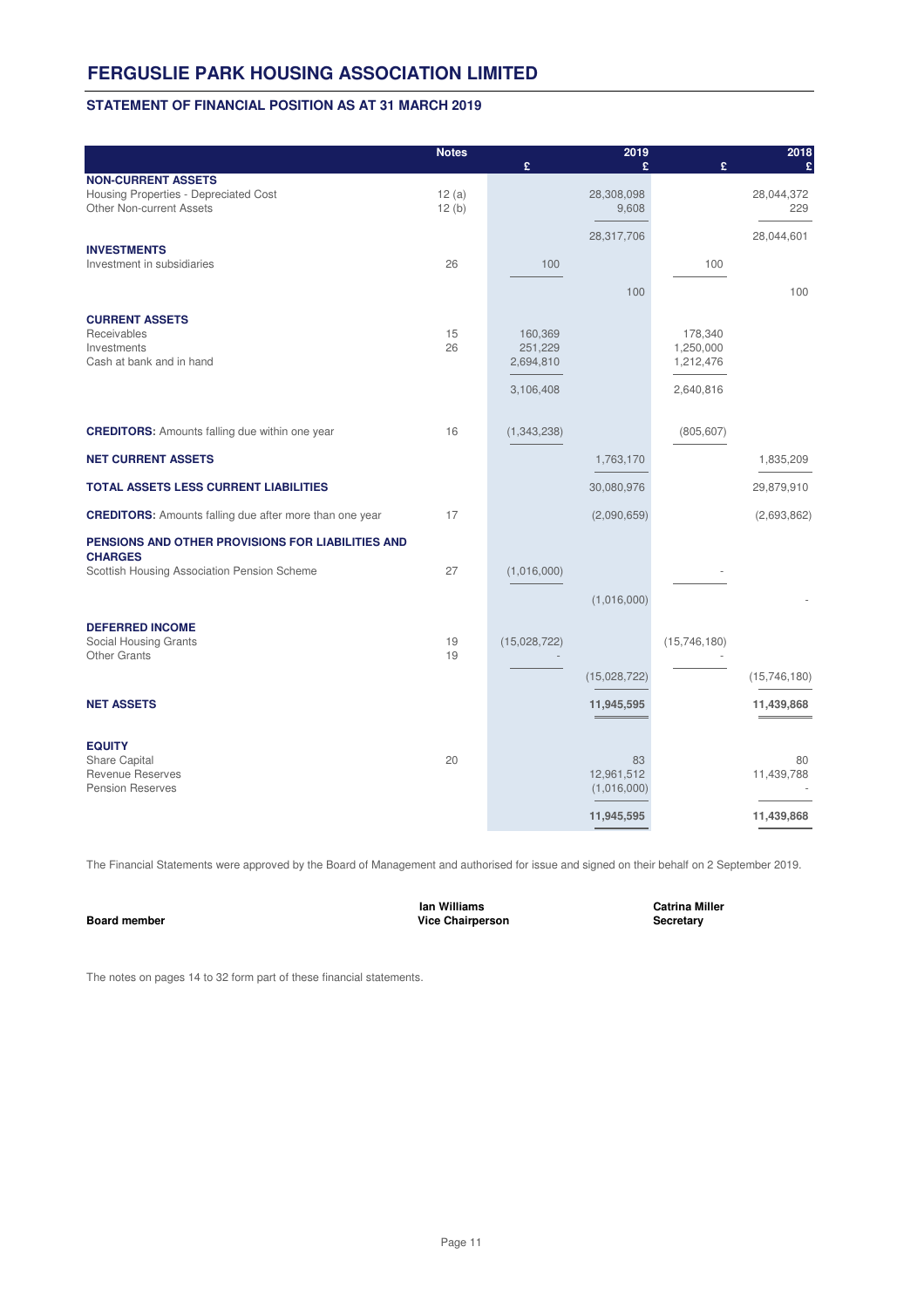### **STATEMENT OF CASH FLOWS FOR THE YEAR ENDED 31 MARCH 2019**

|                                                                                                                                                                                                                                 | <b>Notes</b> | £                                     | 2019                   | £                                               | 2018                   |
|---------------------------------------------------------------------------------------------------------------------------------------------------------------------------------------------------------------------------------|--------------|---------------------------------------|------------------------|-------------------------------------------------|------------------------|
| Net cash inflow from operating activities                                                                                                                                                                                       | 18           |                                       | 1,992,817              |                                                 | 1,578,089              |
| <b>Investing Activities</b><br>Acquisition and Construction of Properties<br>Purchase of Other Fixed Assets<br>Social Housing Grant Received<br>Changes on short term deposits with banks<br>Proceeds on Disposal of Properties |              | (1,310,767)<br>(14, 158)<br>998,771   |                        | (548, 290)<br>(35,940)<br>(1,250,000)<br>29,525 |                        |
| Net cash outflow from investing activities                                                                                                                                                                                      |              |                                       | (326, 154)             |                                                 | (1,804,705)            |
| <b>Financing Activities</b><br>Interest Received on Cash and Cash Equivalents<br>Interest Paid on Loans<br>Loan Principal Repayments<br>Share Capital Issued                                                                    |              | 9,012<br>(83, 814)<br>(109, 530)<br>3 |                        | 6,929<br>(82, 414)<br>(131, 832)<br>16          |                        |
| Net cash outflow from financing activities                                                                                                                                                                                      |              |                                       | (184, 329)             |                                                 | (207, 301)             |
| Increase / (decrease) in cash                                                                                                                                                                                                   |              |                                       | 1,482,334              |                                                 | (433, 917)             |
| <b>Opening Cash &amp; Cash Equivalents</b>                                                                                                                                                                                      |              |                                       | 1,212,476              |                                                 | 1,646,393              |
| <b>Closing Cash &amp; Cash Equivalents</b>                                                                                                                                                                                      |              |                                       | 2,694,810              |                                                 | 1,212,476              |
| Cash and Cash equivalents as at 31 March<br>Cash                                                                                                                                                                                |              |                                       | 2,694,810<br>2,694,810 |                                                 | 1,212,476<br>1,212,476 |
|                                                                                                                                                                                                                                 |              |                                       |                        |                                                 |                        |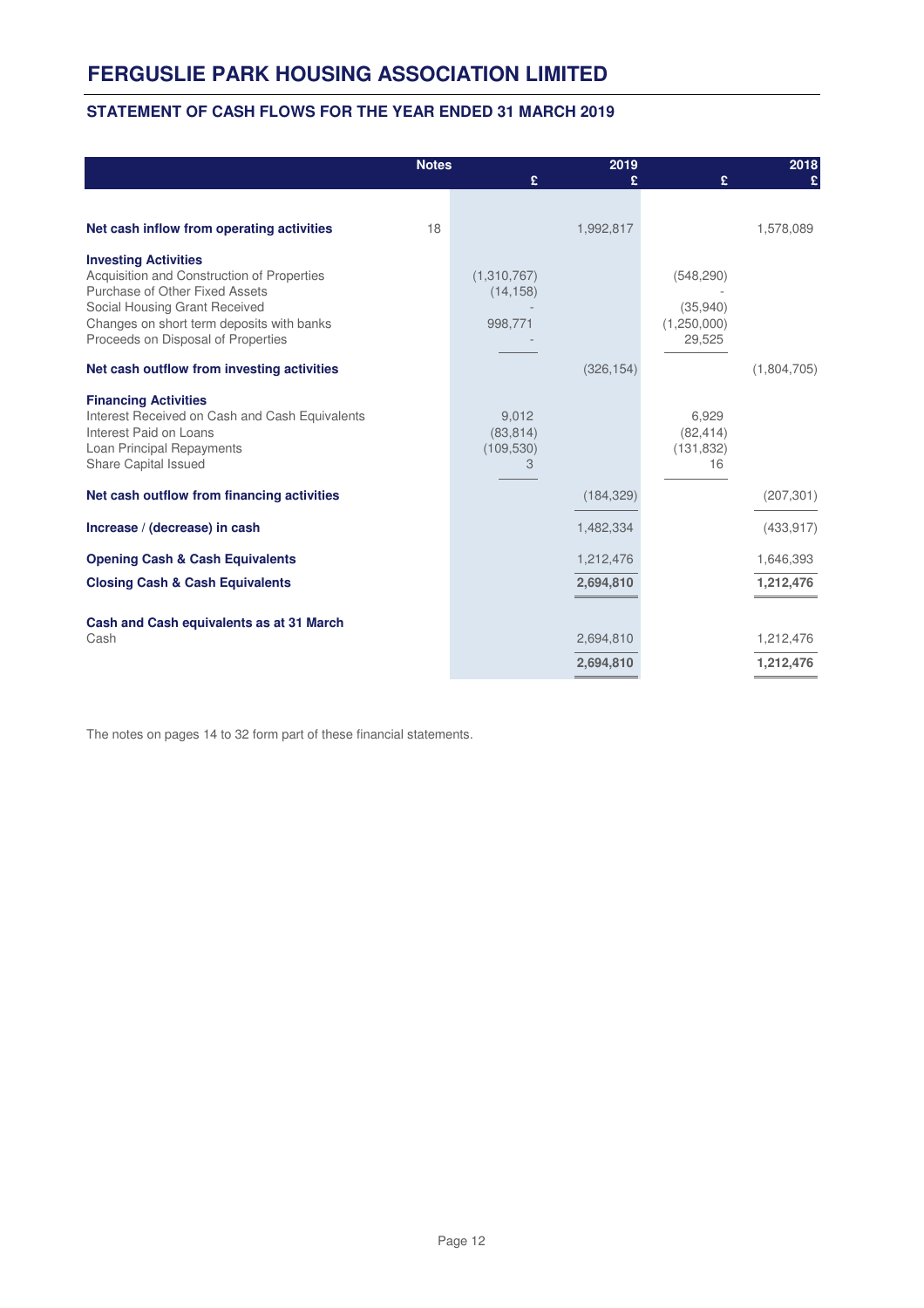### **STATEMENT OF CHANGES IN EQUITY AS AT 31 MARCH 2019**

|                                                                                                                              | <b>Share</b><br><b>Capital</b> | <b>Scottish Housing</b><br><b>Association</b><br><b>Pension reserve</b> | <b>Revenue</b><br><b>Reserve</b>   | <b>Total</b>                              |
|------------------------------------------------------------------------------------------------------------------------------|--------------------------------|-------------------------------------------------------------------------|------------------------------------|-------------------------------------------|
|                                                                                                                              | £                              | £                                                                       | £                                  | £                                         |
| Balance as at 31 March 2017<br><b>Issue of Shares</b>                                                                        | 69<br>16                       | -                                                                       | 10,380,642                         | 10,380,711<br>16                          |
| <b>Cancellation of Shares</b><br>Surplus for the year                                                                        | (5)                            | $\overline{a}$                                                          | 1,059,146                          | (5)<br>1,059,146                          |
| Balance as at 31 March 2018                                                                                                  | 80                             | ٠                                                                       | 11,439,788                         | 11,439,868                                |
| Balance as at 1 April 2018<br><b>Issue of Shares</b><br>Other comprehensive income<br>Other movement<br>Surplus for the year | 80<br>3                        | $\overline{a}$<br>(510,000)<br>(506,000)                                | 11,439,788<br>506,000<br>1,015,724 | 11,439,868<br>З<br>(510,000)<br>1,015,724 |
| Balance as at 31 March 2019                                                                                                  | 83                             | (1,016,000)                                                             | 12,961,512                         | 11,945,595                                |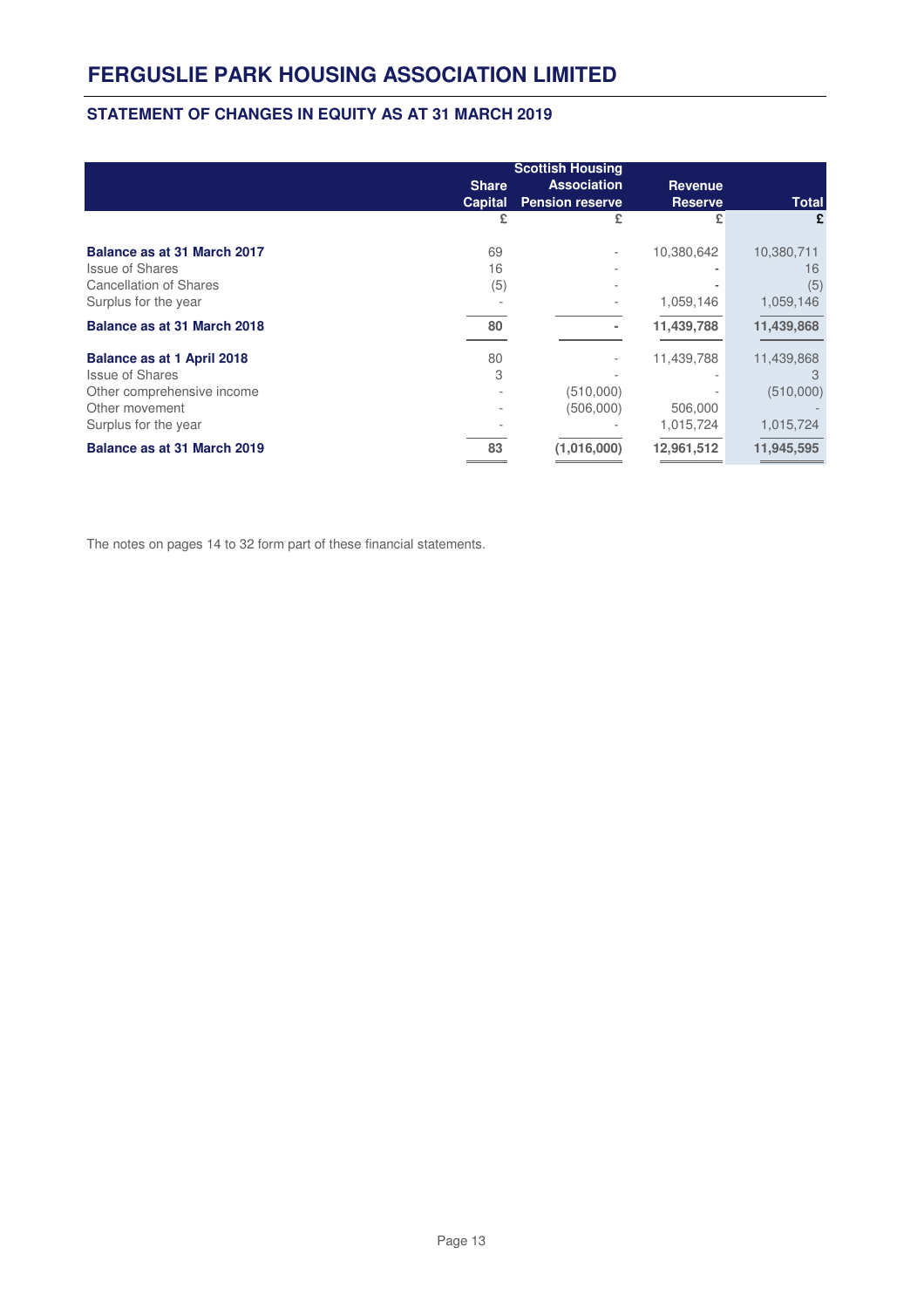#### **FINANCIAL STATEMENTS FOR THE YEAR ENDED 31 MARCH 2019 NOTES TO THE FINANCIAL STATEMENTS**

### **1. PRINCIPAL ACCOUNTING POLICIES**

#### **Statement of Compliance**

These financial statements were prepared in accordance with Financial Reporting Standard 102 - 'The Financial Reporting Standard applicable in the UK and Republic of Ireland' and the Statement of Recommended Practice for social housing providers 2014. The Association is a Public Benefit Entity in terms of its compliance with Financial Reporting Standard 102, applicable for accounting periods on or after 1 January 2015.

#### **Basis of Accounting**

The Financial Statements have been prepared in accordance with applicable Accounting Standards, the Statement of Recommended Practice - Accounting by Registered Social Landlords 2014, and on the historical cost basis. They also comply with the Determination of Accounting Requirements 2019. A summary of the more important accounting policies is set out below.

#### **Basis of Consolidation**

The Association has obtained exemption from the Financial Conduct Authority from producing Consolidated Financial Statements as provided by Section 14(2A) of the Friendly and Industrial and Provident Societies Act 1968. The financial statements for Ferguslie Park Housing Association Limited present information about it as an individual undertaking and not about the group.

#### **Revenue**

The Association recognises rent receivable net of losses from voids. Service Charge Income (net of voids) is recognised with expenditure as it is incurred as this is considered to be the point when the service has been performed and the revenue recognition criteria is met.

Government Grants are released to income over the expected useful life of the asset to which it relates.

#### **Retirement Benefits**

The Association participates in the Scottish Housing Associations Defined Benefit Pension Scheme where retirement benefits to employees of the Association are funded by the contributions from all participating employers and employees in the Scheme. Payments are made in accordance with periodic calculations by consulting Actuaries and are based on pension costs applicable across the various participating organisations taken as a whole. The Association accounts for this scheme as a defined benefit pension scheme in accordance with FRS 102. The present value of this liability has been recognised in the Statement of Financial Position. The discount rate applied to this obligation is that of a yield rate for a high quality corporate bond.

The Association closed membership of the Defined Benefit Scheme to all staff members on 31 March 2015 and since 1 April 2015 have operated the Defined Contribution scheme whereby fixed contributions are paid in to the fund. These contributions are recognised when they are due.

#### **Valuation Of Housing Properties**

Housing Properties are stated at cost less accumulated depreciation. Housing under construction and Land are not depreciated. The Association depreciates housing properties by major component on a straight line basis over the estimated useful economic lives of each identified component. All components are categorised as Housing Properties within note 12. Impairment reviews are carried out if events or circumstances indicate that the carrying value of the components listed below is higher than the recoverable amount.

| <b>Component</b>         | <b>Useful Economic Life</b> |
|--------------------------|-----------------------------|
| Land                     | Not applicable              |
| <b>Structure</b>         | 50 Years                    |
| Roofs                    | 30 Years                    |
| <b>Windows and Doors</b> | 25 Years                    |
| Kitchens                 | 15 Years                    |
| <b>Bathrooms</b>         | 25 Years                    |
| <b>Boilers</b>           | 15 Years                    |
| <b>Central Heating</b>   | 30 Years                    |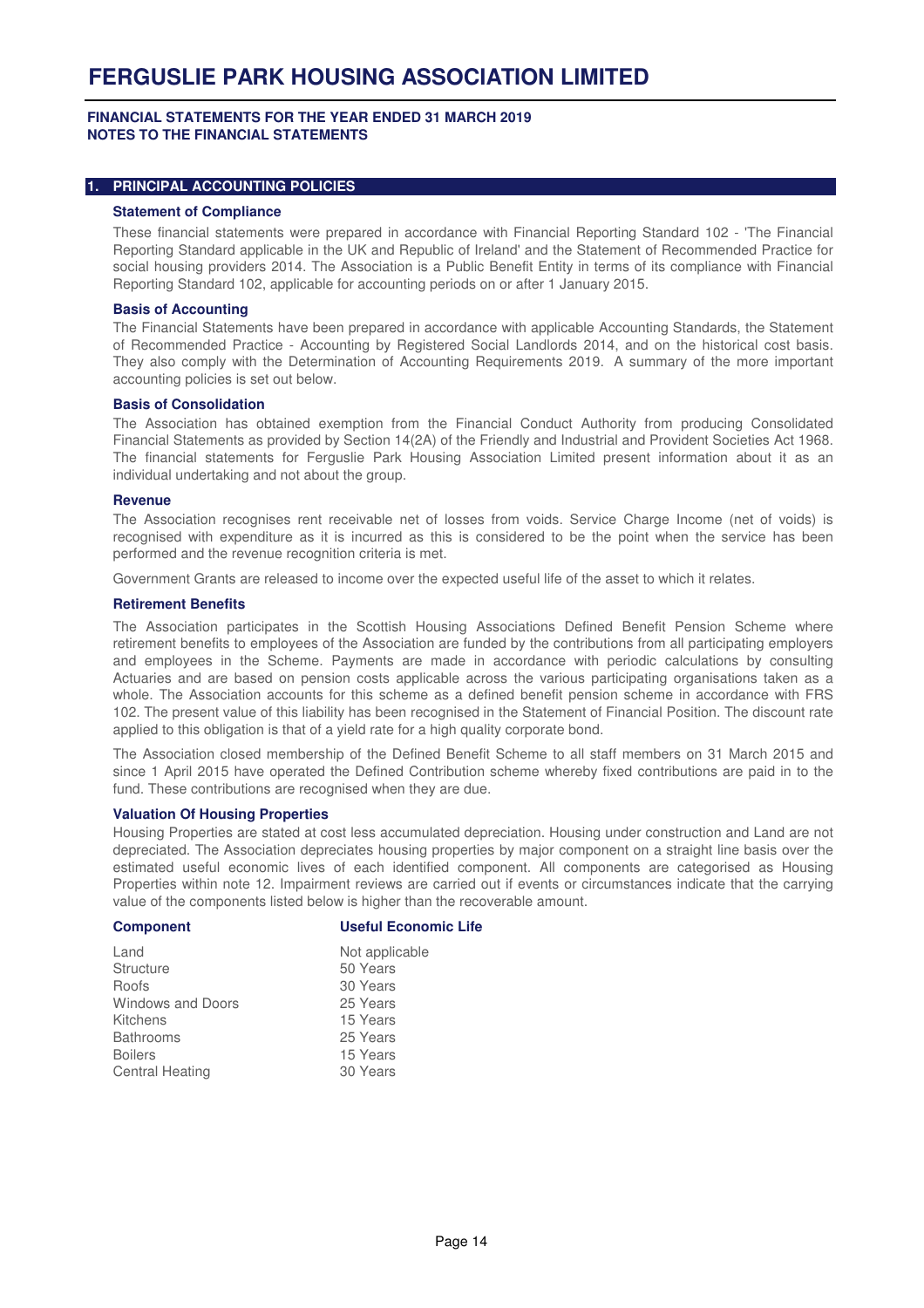#### **FINANCIAL STATEMENTS FOR THE YEAR ENDED 31 MARCH 2019 NOTES TO THE FINANCIAL STATEMENTS** (Continued)

#### **1. PRINCIPAL ACCOUNTING POLICIES**

#### **Depreciation and Impairment of Other Non-Current Assets**

Non-current Assets are stated at cost less accumulated depreciation. Depreciation is charged on a straight line basis over the expected economic useful lives of the assets at the following annual rates:

# **Asset Category Depreciation Rate**

Office Premises amortised over expected occupancy period Furniture and Fittings 20% reducing balance Office Equipment 33% straight line

The carrying value of non-current assets are reviewed for impairment at the end of each reporting period.

#### **Social Housing Grant and Other Grants in Advance/Arrears**

Social Housing Grants and Other Capital Grants are accounted for using the Accrual Method as outlined in Section 24 of Financial Reporting Standard 102. Grants are treated as deferred income and recognised in income on a systematic basis over the expected useful life of the property and assets to which it relates.

Social Housing Grant attributed to individual components is written off to the Statement of Comprehensive Income when these components are replaced.

Social Housing Grant received in respect of revenue expenditure is credited to the Statement of Comprehensive Income in the same period as the expenditure to which it relates.

Although Social Housing Grant is treated as a grant for accounting purposes, it may nevertheless become repayable in certain circumstances, such as the disposal of certain assets. The amount repayable would be restricted to the net proceeds of sale.

#### **Sales Of Housing Properties**

First tranche Shared Ownership disposals are credited to turnover on completion. The cost of construction of these sales is taken to operating cost. In accordance with the Statement of Recommended Practice, disposals of subsequent tranches are treated as non-current asset disposals with the gain or loss on disposal shown in the Statement of Comprehensive Income.

Disposals of housing property under the Right to Buy scheme are treated as non-current asset disposals and any gain or loss on disposal accounted for in the Statement of Comprehensive Income.

Disposals under shared equity schemes are accounted for in the Statement of Comprehensive Income. The remaining equity in the property is treated as a non-current asset investment, which is matched with the grant received.

#### **Leases/Leased Assets**

Costs in respect of operating leases are charged to the Statement of Comprehensive Income on a straight line basis over the lease term. Assets held under finance leases and hire purchase contracts are capitalised in the Statement of Financial Position and are depreciated over their useful lives.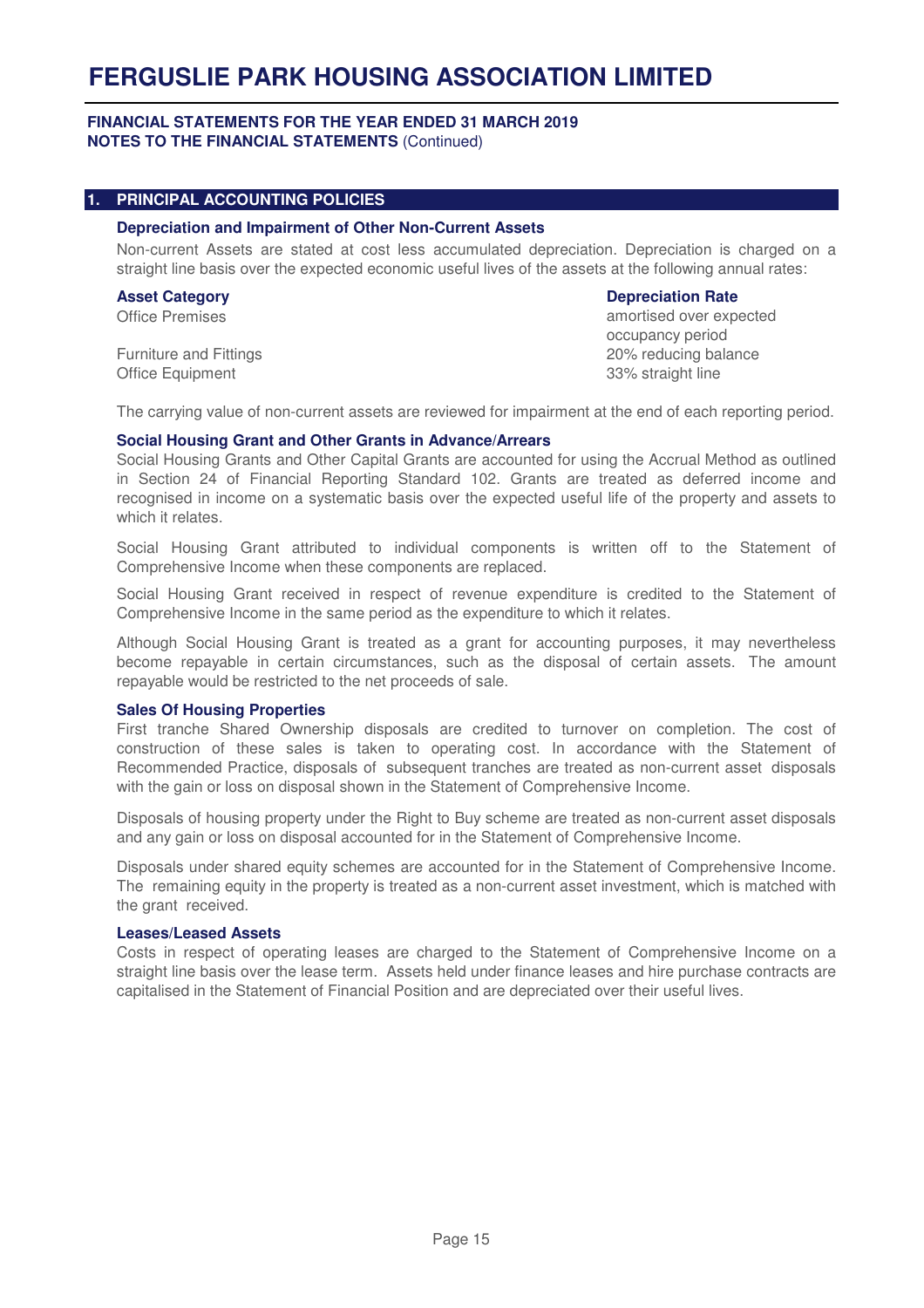#### **FINANCIAL STATEMENTS FOR THE YEAR ENDED 31 MARCH 2019 NOTES TO THE FINANCIAL STATEMENTS (Continued)**

#### **1. PRINCIPAL ACCOUNTING POLICIES**

#### **Works to Existing Properties**

The Association capitalises major repairs expenditure where these works result in an enhancement of economic benefits by increasing the net rental stream over the life of the property.

#### **Capitalisation Of Development Overheads**

Directly attributable development administration costs relating to development activities are capitalised in accordance with the Statement of Recommended Practice.

#### **Development Interest**

Interest incurred on financing a development is capitalised up to the date of practical completion of the scheme.

#### **Property Development Cost**

The proportion of the development cost of shared ownership properties expected to be disposed of as a first tranche sale is held in current assets until it is disposed of. The remaining part of the development cost is treated as a fixed asset. Surpluses made on the disposal of first tranche sales are taken to the Statement of Comprehensive Income in accordance with the Statement of Recommended Practice.

Property developments that are intended for resale are included in current assets until disposal.

#### **Key Judgements made in the application of Accounting Policies**

#### **a) The Categorisation of Housing Properties**

In the judgement of the Board of Management the entirety of the Association's housing stock is held for social benefit and is therefore classified as Property, Plant and Equipment in accordance with FRS 102.

#### **b) Identification of cash generating units**

The Association considers its cash-generating units to be the schemes in which it manages its housing property for asset management purposes.

#### **c) Financial instrument break clauses**

The Association has considered the break clauses attached to the financial instruments that it has in place for its loan funding. In the judgement of the Board of Management, these break clauses do not cause the financial instrument to be classified as a complex financial instrument and therefore they meet the definition of a basic financial instrument.

#### **d) Pension Liability**

The Association participates in a defined benefit pension scheme arrangement with the Scottish Housing Association Pension Scheme. The fund is administered by the Pensions Trust. This year the Pension Trust have developed a method of calculating each member's share of the assets and liabilities of the scheme. The Association has decided that this method is appropriate and provides a reasonable estimate of the pension assets and liabilities of the Association and has therefore adopted this valuation method.

#### **Financial Instruments - Basic**

The Association classes all of its loans as basic financial instruments including agreements with break clauses. The Association recognises basic financial instruments in accordance with Section 11 of Financial Reporting Standard 102.

The Association's debt instruments are measured at amortised cost using the effective interest rate method.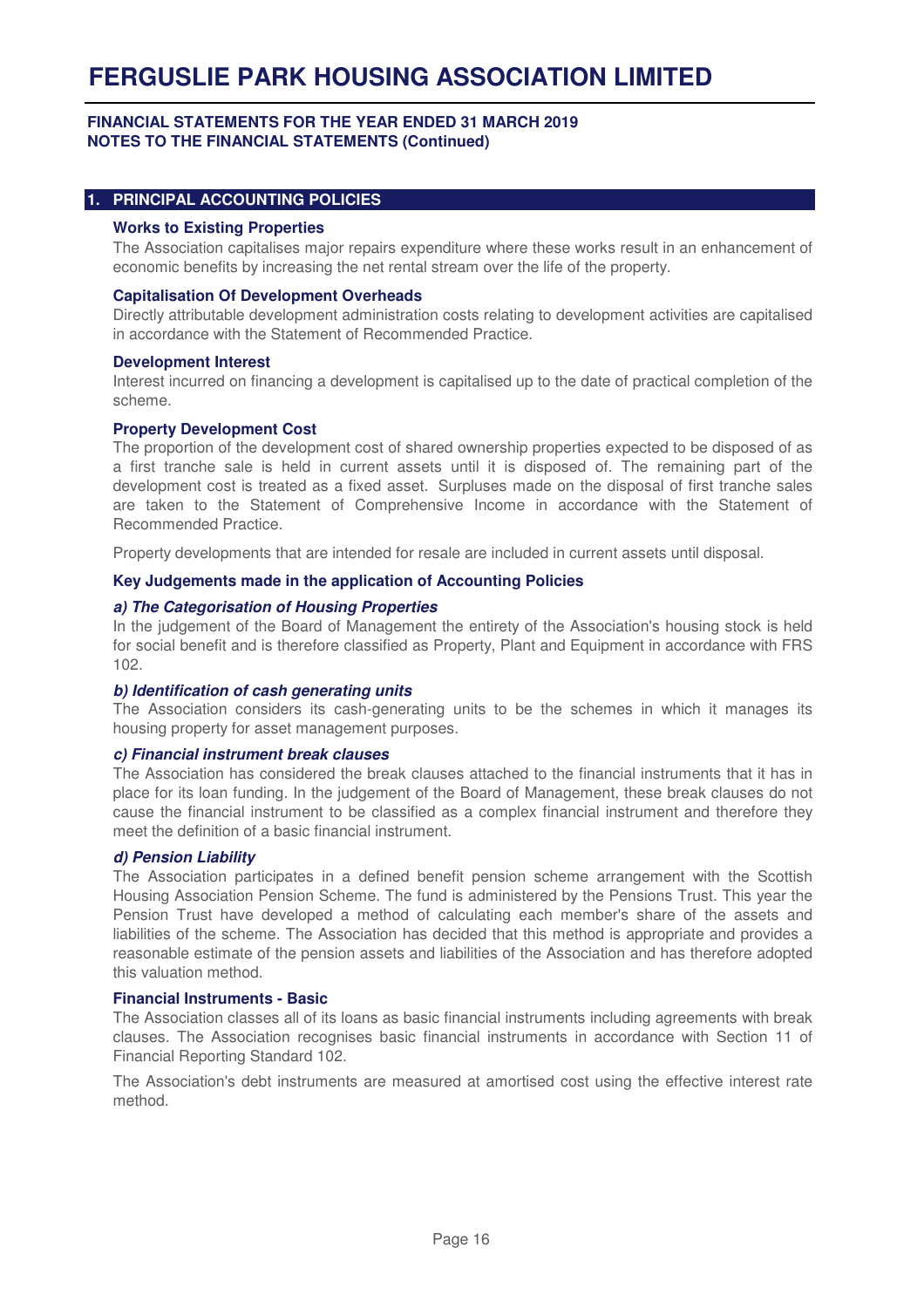#### **FINANCIAL STATEMENTS FOR THE YEAR ENDED 31 MARCH 2019 NOTES TO THE FINANCIAL STATEMENTS (Continued)**

#### **1. PRINCIPAL ACCOUNTING POLICIES**

#### **Estimation Uncertainty**

The preparation of financial statements requires the use of certain accounting judgements and accounting estimates. It also requires the Board of Management to exercise judgement in applying the Association's accounting policies. The areas requiring a higher degree of judgement, or complexity, and areas where assumptions or estimates are most signficant to the financial statements are disclosed below.

#### **a) Rent Arrears - Bad Debt Provision**

The Association assesses the recoverability of rent arrears through a detailed assessment process which considers tenant payment history, arrangements in place and court action.

#### **b) Life Cycle of Components**

The Association estimates the useful lives of major components of its housing property with reference to surveys carried out by external qualified surveyors.

#### **c) Useful life of properties, plant and equipment**

The Association assesses the useful life of its properties, plant and equipment and estimates the annual charge to be depreciated based on this assessment.

#### **d) Costs of shared ownership**

The Association allocates costs to shared ownership properties on an percentage basis split across the number of properties the Association owns.

#### **e) Defined pension liability**

Determining the value of the Association's share of defined benefit pension scheme assets and obligations, the valuation prepared by the Scheme actuary includes estimates of life expectancy, salary growth, inflation and the discount rate on corporate bonds.

#### **f) Allocation of share of assets and liabilities for multi employer schemes**

Judgements in respect of the assets and liabilities to be recognised are based upon source information provided by administrators of the multi employer pension schemes and estimations perfomed by the Pensions Trust.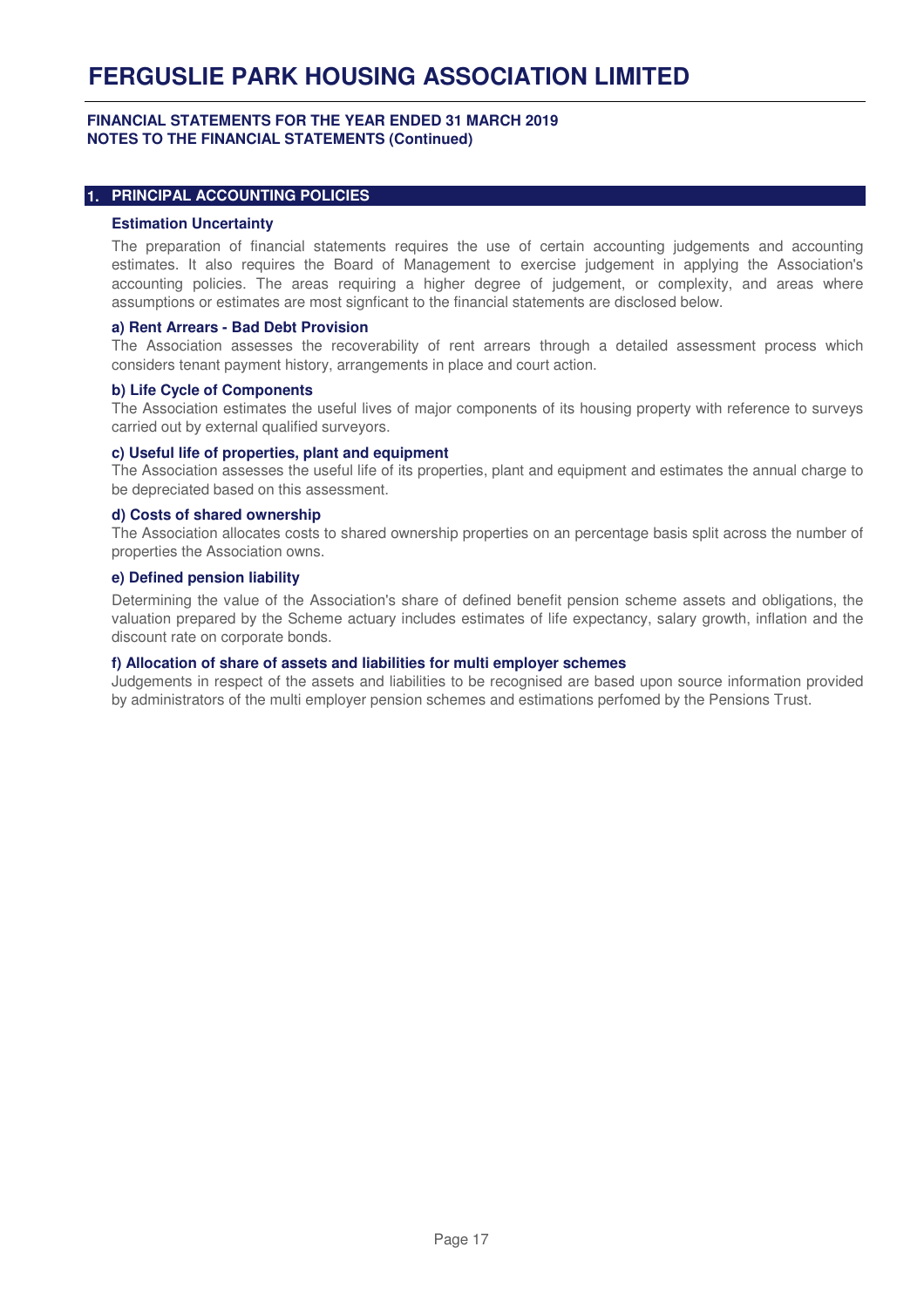#### **FINANCIAL STATEMENTS FOR THE YEAR ENDED 31 MARCH 2019 NOTES TO THE FINANCIAL STATEMENTS (Continued)**

#### **2. PARTICULARS OF TURNOVER, OPERATING COSTS AND OPERATING SURPLUS OR DEFICIT FROM AFFORDABLE LETTING AND OTHER ACTIVITIES**

|                                                          |              |                     | 2019                             |                                            |                     | 2018                             |                                            |
|----------------------------------------------------------|--------------|---------------------|----------------------------------|--------------------------------------------|---------------------|----------------------------------|--------------------------------------------|
|                                                          | <b>Notes</b> | <b>Turnover</b>     | <b>Operating</b><br><b>Costs</b> | <b>Operating</b><br>Surplus /<br>(Deficit) | <b>Turnover</b>     | <b>Operating</b><br><b>Costs</b> | <b>Operating</b><br>Surplus /<br>(Deficit) |
|                                                          |              | £                   | £                                | £                                          | £                   | £                                | £                                          |
| Affordable letting activities<br><b>Other Activities</b> | 3<br>4       | 4,263,903<br>29,000 | 3,148,379<br>29,000              | 1,115,524                                  | 4,193,500<br>21,906 | 3,051,608<br>21,906              | 1,141,892                                  |
| Total                                                    |              | 4,292,903           | 3,177,379                        | 1,115,524                                  | 4,215,406           | 3,073,514                        | 1,141,892                                  |

#### **3. PARTICULARS OF INCOME & EXPENDITURE FROM AFFORDABLE LETTING ACTIVITIES**

|                                                           | General<br><b>Needs</b> | <b>Shared</b> | 2019         | 2018         |
|-----------------------------------------------------------|-------------------------|---------------|--------------|--------------|
|                                                           | <b>Housing</b>          | Ownership     | <b>Total</b> | <b>Total</b> |
|                                                           | £                       | £             | £            | £            |
| <b>Revenue from Lettings</b>                              |                         |               |              |              |
| Rent receivable net of service charges                    | 3,482,271               | 17,266        | 3,499,537    | 3,420,601    |
| Service charges receivable                                | 23,496                  |               | 23,496       | 21,866       |
| Gross income from rent and service charges                | 3,505,767               | 17,266        | 3,523,033    | 3,442,467    |
| Less: Rent losses from voids                              | 9,915                   |               | 9,915        | 6,176        |
| <b>Net Rents Receivable</b>                               | 3,495,852               | 17,266        | 3,513,118    | 3,436,291    |
| Grants released from deferred income                      | 696,373                 | 4,412         | 700,785      | 718,887      |
| Revenue grants from Scottish Ministers                    | 50,000                  |               | 50,000       | 38,322       |
| Total turnover from affordable letting activities         | 4,242,225               | 21,678        | 4,263,903    | 4,193,500    |
| <b>Expenditure on affordable letting activities</b>       |                         |               |              |              |
| Management and maintenance administration costs           | 1,302,290               | 9,943         | 1,312,233    | 1,368,118    |
| Planned and cyclical maintenance, including major repairs | 265,831                 |               | 265,831      | 154,386      |
| Reactive maintenance costs                                | 527,832                 |               | 527,832      | 517,767      |
| Bad Debts - rents and service charges                     | 12,117                  |               | 12,117       | 9,429        |
| Depreciation of affordable let properties                 | 1,023,352               | 7,014         | 1,030,366    | 1,001,908    |
| Operating costs of affordable letting activities          | 3,131,422               | 16,957        | 3,148,379    | 3,051,608    |
| Operating surplus on affordable letting activities        | 1,110,803               | 4,721         | 1,115,524    | 1,141,892    |
| 2018                                                      | 1,134,928               | 6,964         |              |              |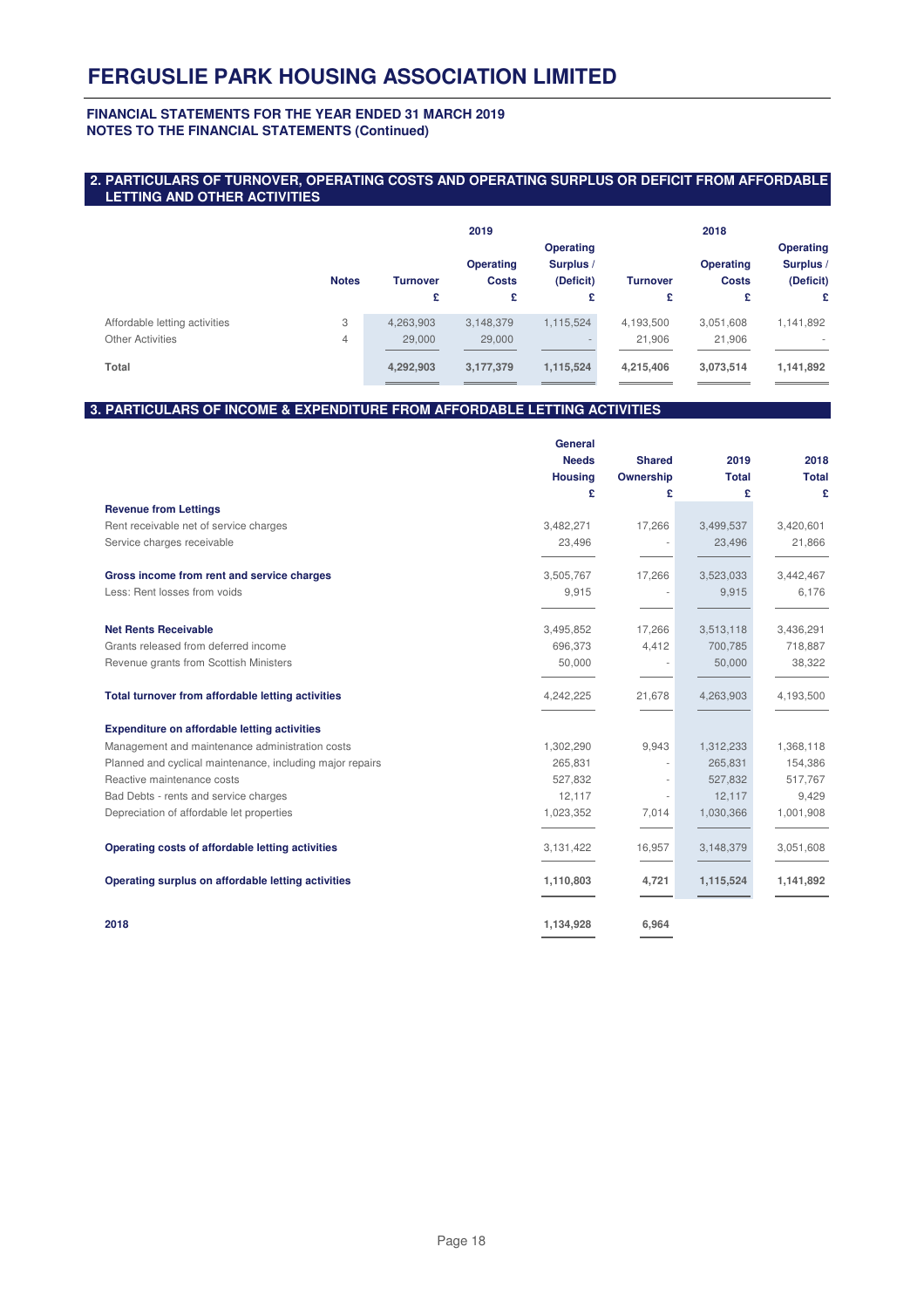#### **FINANCIAL STATEMENTS FOR THE YEAR ENDED 31 MARCH 2019 NOTES TO THE FINANCIAL STATEMENTS (Continued)**

### **4. PARTICULARS OF REVENUE, OPERATING COSTS AND OPERATING SURPLUS OR DEFICIT FROM OT**

|                                    | <b>Other</b><br><b>Income</b> | <b>Total</b><br><b>Turnover</b> | <b>Operating</b><br><b>Costs</b><br><b>Other</b> | <b>Operating</b><br><b>Surplus</b><br>/ (Deficit)<br>2019 | <b>Operating</b><br><b>Surplus</b><br>/ (Deficit)<br>2018 |
|------------------------------------|-------------------------------|---------------------------------|--------------------------------------------------|-----------------------------------------------------------|-----------------------------------------------------------|
|                                    | £                             | £                               | £                                                | £                                                         | £                                                         |
| Management charge to subsidiary    | 29,000                        | 29,000                          | 29,000                                           |                                                           | $\overline{\phantom{a}}$                                  |
| <b>Total From Other Activities</b> | 29,000                        | 29,000                          | 29,000                                           |                                                           |                                                           |
| 2018                               | 21,906                        | 21,906                          | 21,906                                           |                                                           |                                                           |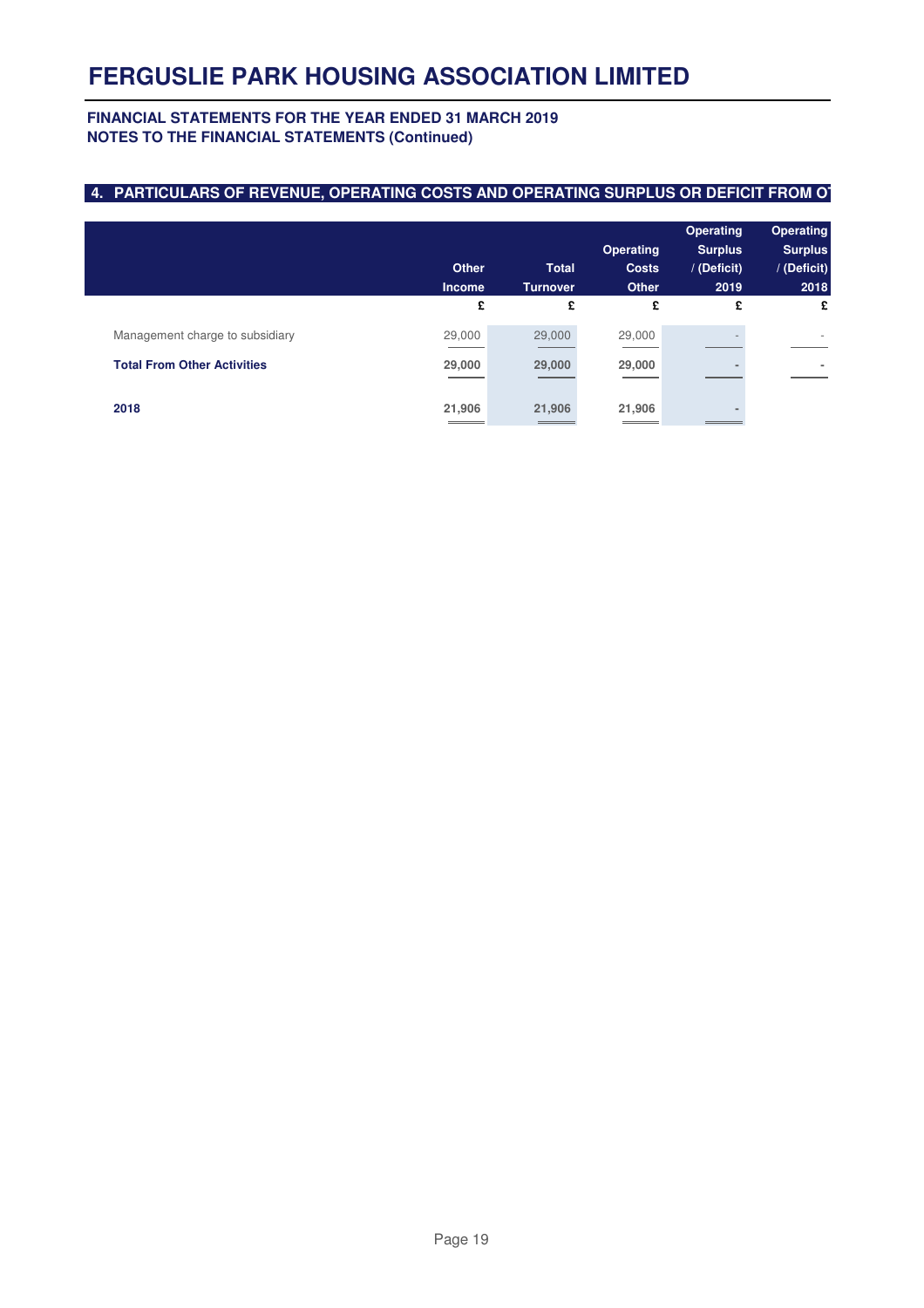#### **FINANCIAL STATEMENTS FOR THE YEAR ENDED 31 MARCH 2019 NOTES TO THE FINANCIAL STATEMENTS (Continued)**

### **5. OFFICERS' EMOLUMENTS**

| The Officers are defined in the Co-operative and Community Benefit<br>Societies Act 2014 as the members of the Board of Management,<br>managers and employees of the Association. | 2019              | 2018<br>£ |
|-----------------------------------------------------------------------------------------------------------------------------------------------------------------------------------|-------------------|-----------|
| Emoluments payable to Chief Executive (excluding pension contributions)<br>Total Emoluments paid to key management personnel                                                      | 46,346<br>291,868 | 160,841   |
| Consideration paid for services of key management personnel paid to third<br>parties                                                                                              | 41,580            | 160,841   |

The number of Officers, including the highest paid Officer, who received emoluments over £60,000 was in the following ranges:-

|    | £100,000 to £110,000                                                                                                            | <b>Number</b>                                    | <b>Number</b>                                    |
|----|---------------------------------------------------------------------------------------------------------------------------------|--------------------------------------------------|--------------------------------------------------|
| 6. | <b>EMPLOYEE INFORMATION</b>                                                                                                     |                                                  |                                                  |
|    |                                                                                                                                 | 2019                                             | 2018                                             |
|    |                                                                                                                                 | No.                                              | No.                                              |
|    | The average monthly number of full time equivalent persons employed<br>during the year was:                                     | 18                                               | 16                                               |
|    | The average total number of Employees employed during the year was:                                                             | 18                                               | 16                                               |
|    | <b>Staff Costs were:</b>                                                                                                        |                                                  | £                                                |
|    | <b>Wages and Salaries</b><br><b>Social Security Costs</b><br><b>Other Pension Costs</b><br>Temporary, Agency and Seconded Staff | 670,486<br>68,144<br>49,231<br>14,888<br>802,749 | 526,106<br>55,488<br>36,737<br>10,600<br>628,931 |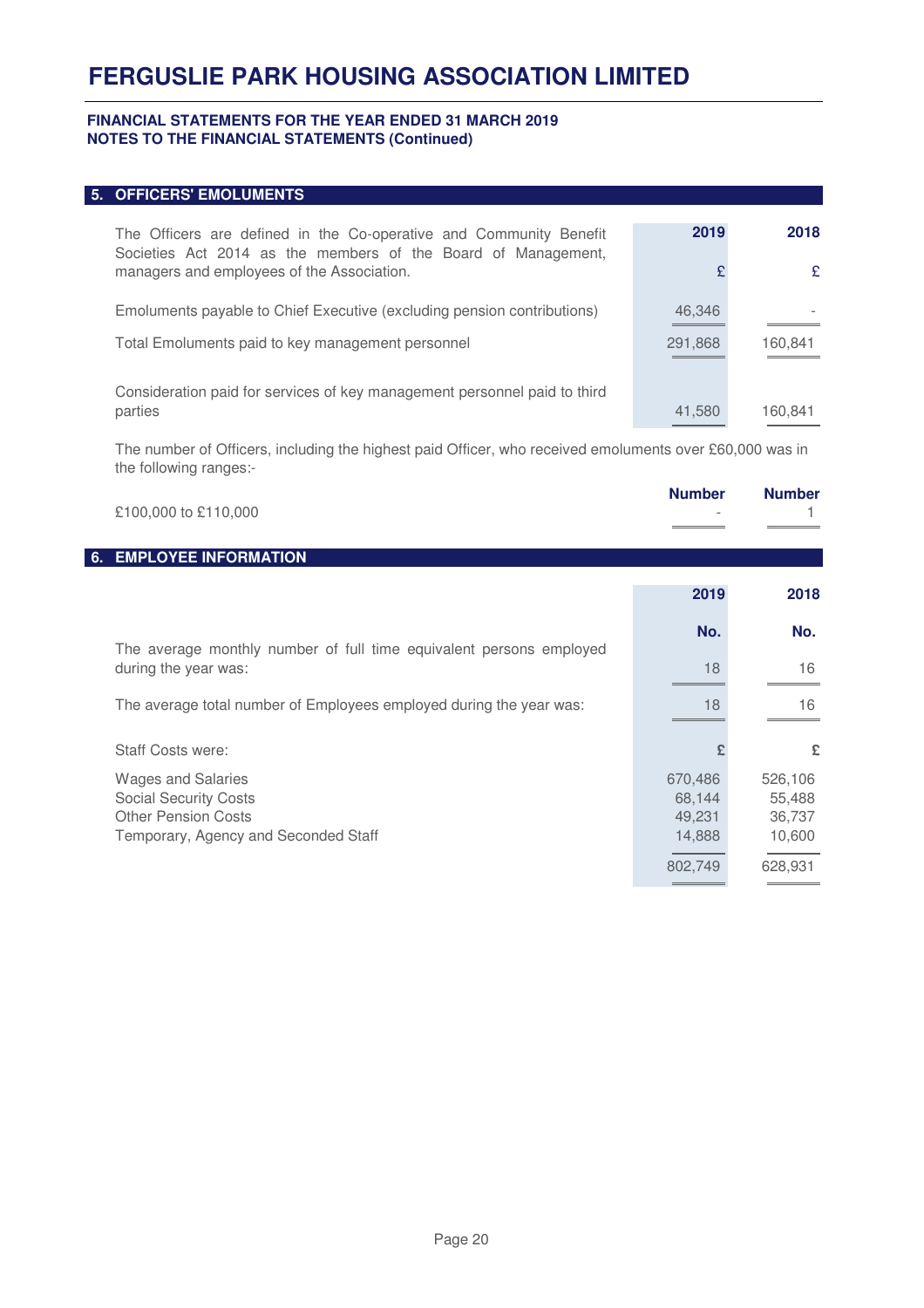#### **FINANCIAL STATEMENTS FOR THE YEAR ENDED 31 MARCH 2019 NOTES TO THE FINANCIAL STATEMENTS (Continued)**

| 7. | <b>LOSS ON SALE OF HOUSING STOCK</b>                                                                                                                                                                                                                                   |                                                    |                                                             |
|----|------------------------------------------------------------------------------------------------------------------------------------------------------------------------------------------------------------------------------------------------------------------------|----------------------------------------------------|-------------------------------------------------------------|
|    |                                                                                                                                                                                                                                                                        | 2019<br>£                                          | 2018<br>£                                                   |
|    | Sales Proceeds<br>Cost of Sales                                                                                                                                                                                                                                        |                                                    | 29,525<br>34,931                                            |
|    | Loss On Sale Of Housing Stock                                                                                                                                                                                                                                          |                                                    | (5, 406)                                                    |
| 8. | <b>INTEREST PAYABLE &amp; SIMILAR CHARGES</b>                                                                                                                                                                                                                          |                                                    |                                                             |
|    | On Bank Loans & Overdrafts                                                                                                                                                                                                                                             | 2019<br>£<br>83,812                                | 2018<br>£<br>82,414                                         |
| 9. | <b>SURPLUS FOR THE YEAR</b>                                                                                                                                                                                                                                            |                                                    |                                                             |
|    | Surplus For The Year is stated after charging/(crediting):<br>Depreciation - Tangible Owned Fixed Assets<br>Auditors' Remuneration - Audit Services<br>Operating Lease Rentals - Land & Buildings<br>Operating Lease Rentals - Other<br>(Loss) on sale of fixed assets | 2019<br>£<br>1,035,334<br>9,000<br>30,000<br>1,619 | 2018<br>£<br>1,012,758<br>9,000<br>50,000<br>3,644<br>5,406 |

#### **10. TAX ON SURPLUS ON ORDINARY ACTIVITIES**

The Association is a Registered Scottish Charity and is not liable to United Kingdom Corporation Tax on its charitable activities.

### **11. OTHER FINANCE INCOME / CHARGES**

|                                             | 2019                     | 2018  |
|---------------------------------------------|--------------------------|-------|
| Unwinding of Discounted Pension Liabilities | $\overline{\phantom{a}}$ | 1.855 |
| Net interest on pension obligations         | 25,000                   |       |
|                                             |                          |       |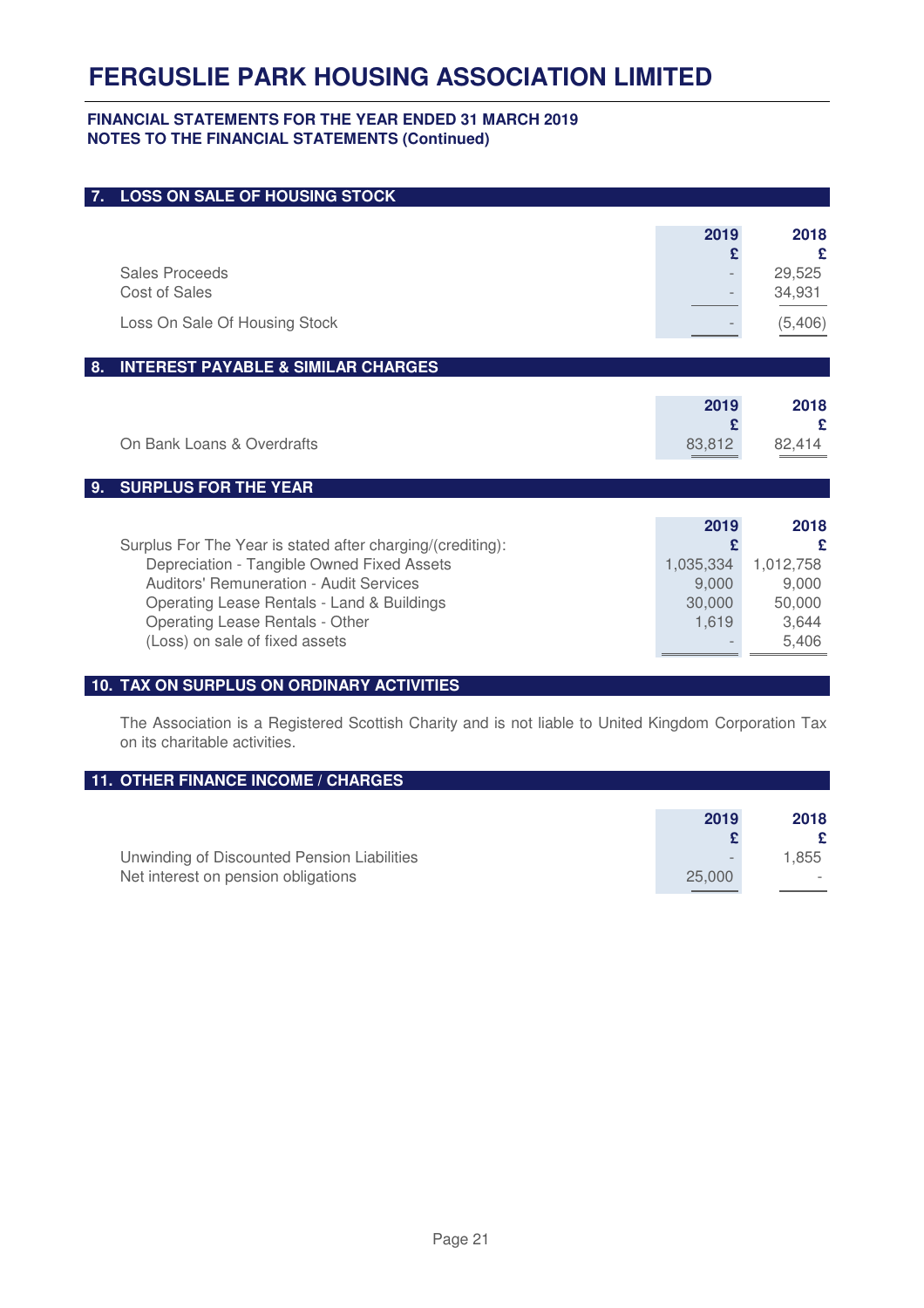#### **FINANCIAL STATEMENTS FOR THE YEAR ENDED 31 MARCH 2019 NOTES TO THE FINANCIAL STATEMENTS (Continued)**

#### **12. NON-CURRENT ASSETS**

| (a) Housing Properties                                                           | <b>Housing</b><br><b>Properties</b><br><b>Held</b><br>for Letting | <b>Shared</b><br><b>Ownership</b><br><b>Completed</b><br>£ | <b>Total</b><br>£                     |
|----------------------------------------------------------------------------------|-------------------------------------------------------------------|------------------------------------------------------------|---------------------------------------|
| <b>COST</b><br>As at 1 April 2018<br>Additions<br><b>Disposals</b>               | 47,733,688<br>1,310,767<br>(635, 045)                             | 452,920                                                    | 48,186,608<br>1,310,767<br>(635, 045) |
| As at 31 March 2019                                                              | 48,409,410                                                        | 452,920                                                    | 48,862,330                            |
| <b>DEPRECIATION</b><br>As at 1 April 2018<br>Charge for Year<br><b>Disposals</b> | 19,930,364<br>1,023,541<br>(618, 559)                             | 211,872<br>7,014                                           | 20,142,236<br>1,030,555<br>(618, 559) |
| As at 31 March 2019                                                              | 20,335,346                                                        | 218,886                                                    | 20,554,232                            |
| <b>NET BOOK VALUE</b><br>As at 31 March 2019                                     | 28,074,064                                                        | 234,034                                                    | 28,308,098                            |
| As at 31 March 2018                                                              | 27,803,324                                                        | 241,048                                                    | 28,044,372                            |

Additions to housing properties include capitalised development administration costs of £51,576 (2018 - £Nil) and capitalised major repair costs to existing properties of £1,259,191 (2018 - £548,290).

All land and housing properties are heritable.

Total expenditure on existing properties in the year amounted to £2,104,430 (2018 - £1,220,443). The amount capitalised is £1,310,767 (2018 - £548,290) with the balance charged to the statement of comprehensive income. The amounts capitalised comprise component replacement of £1,310,767 (2018 - £368,154).

The Association's Lenders have standard securities over Housing Property with a carrying value of £7,197,151 (2018 - £7,236,605).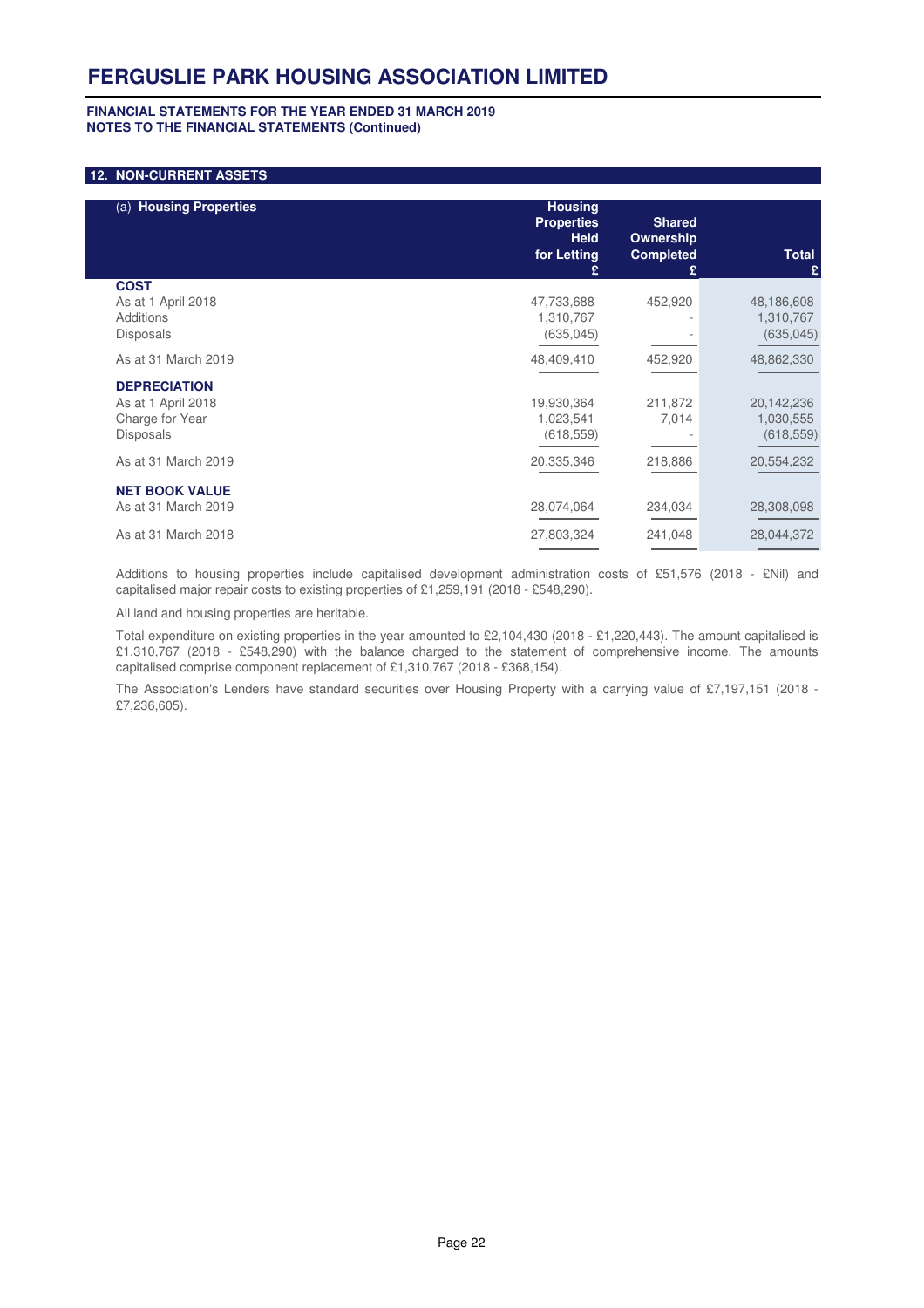#### **FINANCIAL STATEMENTS FOR THE YEAR ENDED 31 MARCH 2019 NOTES TO THE FINANCIAL STATEMENTS (Continued)**

#### **12. NON CURRENT ASSETS (Continued)**

**Statements** 

| (b) Other Tangible Assets                                              | <b>Office</b><br><b>Premises</b><br>£ | <b>Furniture</b><br>& Equipment<br>£. | <b>Total</b><br>£ |
|------------------------------------------------------------------------|---------------------------------------|---------------------------------------|-------------------|
| <b>COST</b><br>As at 1 April 2018<br>Additions                         | 244,488                               | 238,981<br>14,158                     | 483,469<br>14,158 |
| As at 31 March 2019                                                    | 244,488                               | 253,139                               | 497,627           |
| <b>AGGREGATE DEPRECIATION</b><br>As at 1 April 2018<br>Charge for year | 244,488                               | 238,752<br>4,779                      | 483,240<br>4,779  |
| As at 31 March 2019                                                    | 244,488                               | 243,531                               | 488,019           |
| <b>NET BOOK VALUE</b><br>As at 31 March 2019                           |                                       | 9,608                                 | 9,608             |
| As at 31 March 2018                                                    |                                       | 229                                   | 229               |
| <b>13. CAPITAL COMMITMENTS</b>                                         |                                       |                                       |                   |
|                                                                        |                                       | 2019                                  | 2018<br>£         |

The above commitments will be financed by a mixture of public grant, private finance and the Association's own resources.

Capital Expenditure that has been contracted for but has not been provided for in the Financial

800,000 Nil

| <b>14. COMMITMENTS UNDER OPERATING LEASES</b>                                                                                                        |                                        |                                                  |
|------------------------------------------------------------------------------------------------------------------------------------------------------|----------------------------------------|--------------------------------------------------|
| At the year end, the total future minimum lease payments under non-cancellable operating<br>leases were as follows:-<br>Other                        | 2019<br>£                              | 2018<br>£                                        |
| Not later than one year<br>Later than one year and not later than five years                                                                         | 1,619<br>405                           | 1,619<br>2,025                                   |
| 15. RECEIVABLES: AMOUNTS FALLING DUE WITHIN ONE YEAR                                                                                                 |                                        |                                                  |
|                                                                                                                                                      | 2019<br>£                              | 2018<br>£                                        |
| Arrears of Rent & Service Charges<br><b>Less: Provision for Doubtful Debts</b>                                                                       | 217,551<br>(110,000)                   | 240,840<br>(120,000)                             |
| Social Housing Grant Receivable<br>Other Receivables                                                                                                 | 107,551<br>12,982<br>39,836            | 120,840<br>22,501<br>34,999                      |
|                                                                                                                                                      | 160,369                                | 178,340                                          |
| 16. PAYABLES: AMOUNTS FALLING DUE WITHIN ONE YEAR                                                                                                    |                                        |                                                  |
|                                                                                                                                                      | 2019<br>£                              | 2018<br>£                                        |
| Housing Loans<br><b>Trade Payables</b><br>Rent Received in Advance<br>Other Taxation and Social Security<br>Liability for Past Service Contributions | 63,980<br>611,439<br>107,921<br>18,663 | 50,307<br>258,038<br>95,680<br>14,359<br>162,000 |
| Accruals and Deferred Income                                                                                                                         | 541,235<br>1,343,238                   | 225,223<br>805,607                               |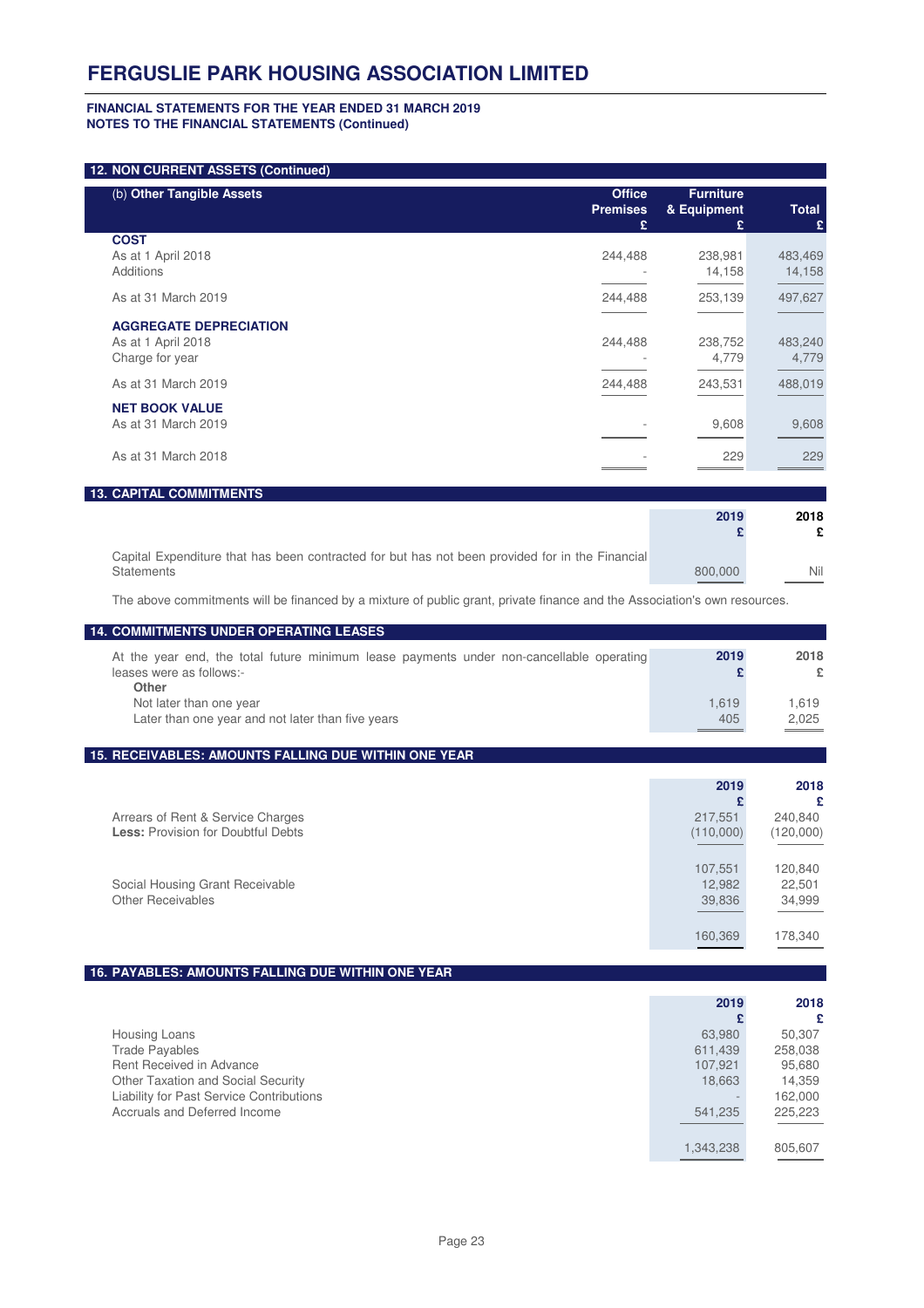#### **FINANCIAL STATEMENTS FOR THE YEAR ENDED 31 MARCH 2019 NOTES TO THE FINANCIAL STATEMENTS (Continued)**

#### **17. PAYABLES: AMOUNTS FALLING DUE AFTER MORE THAN ONE YEAR**

|                                                           | 2019      | 2018      |
|-----------------------------------------------------------|-----------|-----------|
| Liability for Past Service Contributions                  |           | 480,000   |
| Housing Loans                                             | 2,090,659 | 2,213,862 |
|                                                           | 2,090,659 | 2,693,862 |
| <b>Housing Loans</b>                                      |           |           |
| Amounts due within one year                               | 63.980    | 50,307    |
| Amounts due in one year or more but less than two years   | 65,705    | 48,392    |
| Amounts due in two years or more but less than five years | 206,818   | 137,296   |
| Amounts due in more than five years                       | 1,818,136 | 2,028,174 |
|                                                           | 2,154,639 | 2,264,169 |
| Less: Amount shown in Current Liabilities                 | 63,980    | 50,307    |
|                                                           | 2,090,659 | 2,213,862 |
|                                                           |           |           |
| Amounts due within one year                               |           | 162,000   |
| Amounts due in one year or more but less than two years   |           | 166,000   |
| Amounts due in two years or more but less than five years |           | 314,000   |
|                                                           |           | 642,000   |
| Less: Amount shown in Current Liabilities                 |           | 162,000   |
|                                                           |           | 480,000   |
|                                                           |           |           |

The Association has a number of long-term housing loans the terms and conditions of which are as follows:

| Lender | <b>Number of Properties Secured</b>                          | <b>Effective</b><br><b>Interest Rate</b> | <b>Maturity</b><br>(Year) | Variable /<br><b>Fixed</b> |
|--------|--------------------------------------------------------------|------------------------------------------|---------------------------|----------------------------|
|        | Royal Bank of Scotland Standard security over 270 properties | 2.5%                                     | 2036                      | Variable                   |
|        | Royal Bank of Scotland Standard security over 270 properties | 6.9%                                     | 2036                      | Fixed                      |
|        | Royal Bank of Scotland Standard security over 270 properties | $3.0\%$                                  | 2036                      | Fixed                      |

All of the Association's bank borrowings are repayable on a monthly basis with the principal being amortised over the term of the loans.

In the prior periods, the liability for the past service contributions was accounted for in accordance with FRS 102 para 28.13A and represents the present value of the contributions payable. The cash out flows in the prior period were discounted at a rate of 1.51%.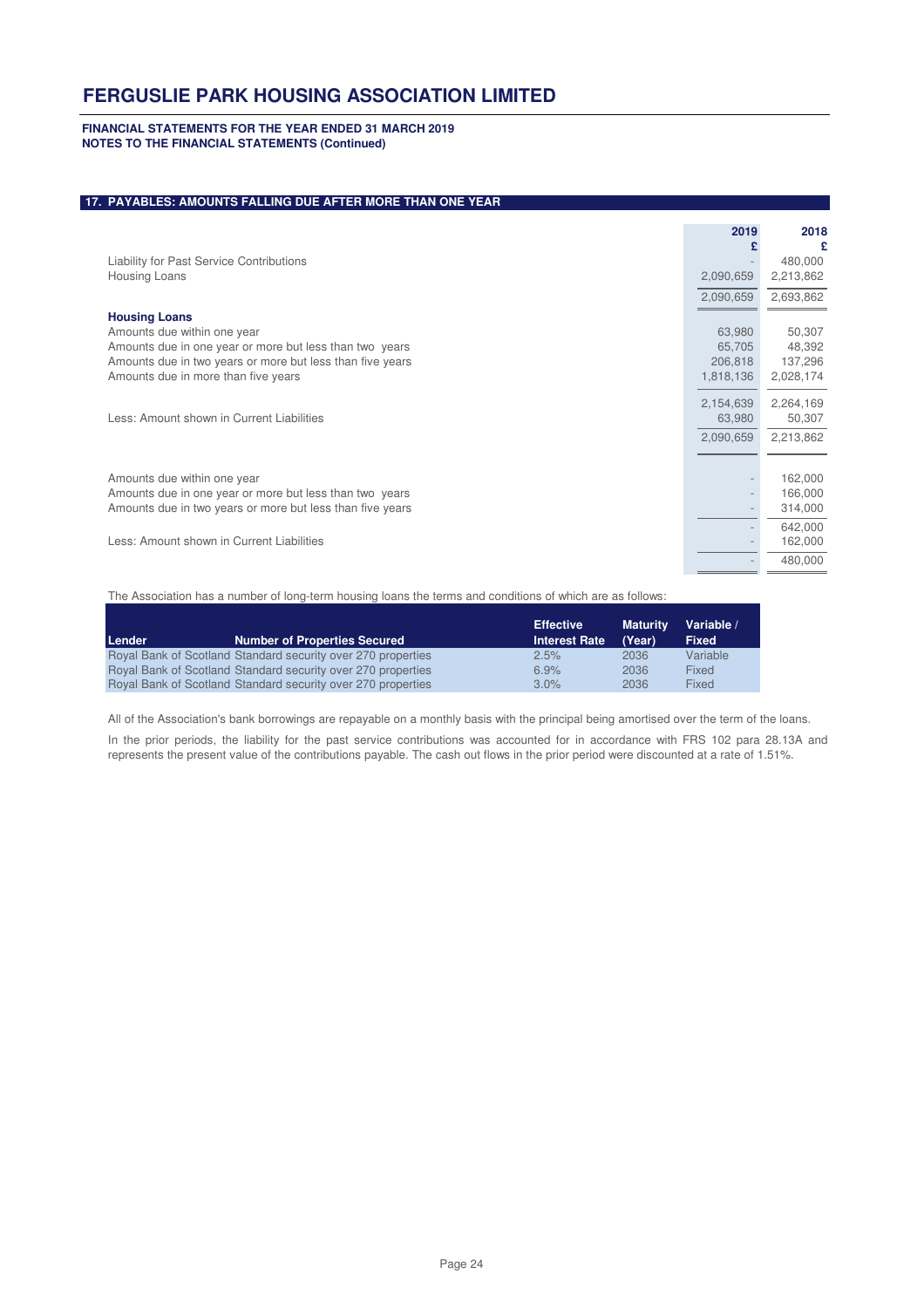#### **FINANCIAL STATEMENTS FOR THE YEAR ENDED 31 MARCH 2019 NOTES TO THE FINANCIAL STATEMENTS (Continued)**

#### **18. STATEMENT OF CASH FLOWS**

| Reconciliation of surplus for the year to net cash inflow from operating activities | 2019       | 2018       |
|-------------------------------------------------------------------------------------|------------|------------|
|                                                                                     |            | £          |
| Surplus for the year                                                                | 1,015,724  | 1,059,146  |
| Depreciation                                                                        | 1,035,145  | 1,012,753  |
| Gain on disposal                                                                    |            | 5.406      |
| Amortisation of Capital Grants                                                      | (700, 785) | (718, 886) |
| Change in debtors                                                                   | 17.971     | (28, 015)  |
| Change in creditors                                                                 | 685.960    | 327,205    |
| Unwinding of Discount on Pension Liability                                          | (136,000)  | (1, 855)   |
| Transfer of interest to financial activities                                        | 74.802     | 77.340     |
| Share Capital Written Off                                                           |            | (5)        |
| Defined Benefit pension scheme - after finance loss                                 |            | (155,000)  |
| Net cash inflow from operating activities                                           | 1,992,817  | 1,578,089  |

| Reconciliation of net cash flow to movement in net debt |            | 2019    |            | 2018        |
|---------------------------------------------------------|------------|---------|------------|-------------|
|                                                         |            |         |            | £           |
| Increase / (decrease) in cash                           | 1.482.334  |         | (433, 917) |             |
| Cashflow from change in net debt                        | (889, 241) |         | 1,116,086  |             |
| Movement in net debt during the year                    |            | 593.093 |            | 682.169     |
| Net debt at 1st April 2018                              |            | 198.307 |            | (2,213,862) |
| Net debt at 31 March 2019                               |            | 791.400 |            | 198.307     |

|                                 | Αt                     |            | <b>Other</b>   | At            |
|---------------------------------|------------------------|------------|----------------|---------------|
| Analysis of changes in net debt | 1 April 2018 Cashflows |            | <b>Changes</b> | 31 March 2019 |
| Cash at bank and in hand        | 1.212.476              | 1.482.334  |                | 2,694,810     |
| Liquid resources                | 1,250,000              | (998, 771) |                | 251,229       |
| Debt: Due within one year       | (50.307)               | 109.530    | (123, 203)     | (63,980)      |
| Due after more than one year    | (2,213,862)            |            | 123.203        | (2,090,659)   |
| Net Debt                        | 198.307                | 593.093    |                | 791.400       |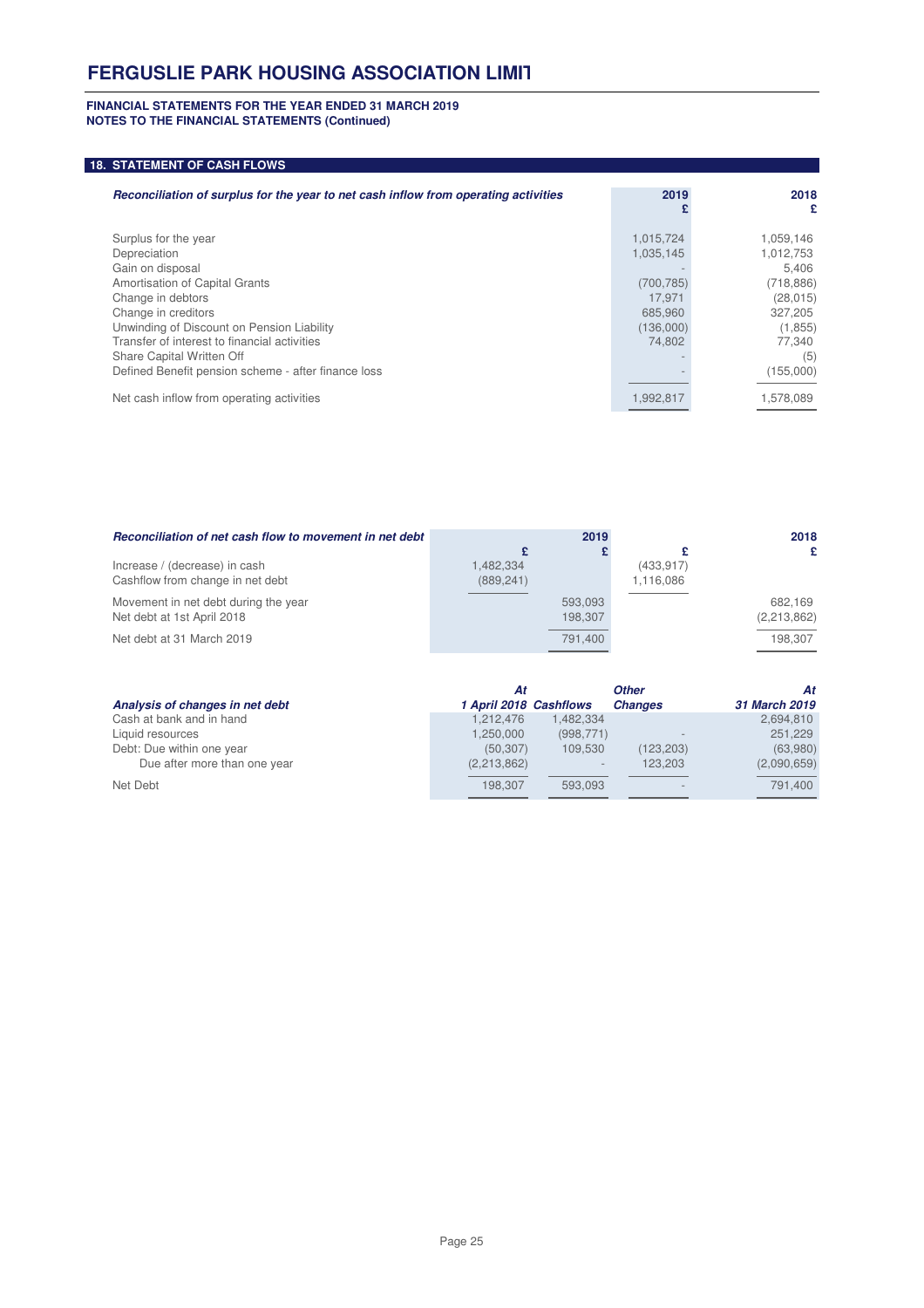#### **FINANCIAL STATEMENTS FOR THE YEAR ENDED 31 MARCH 2019 NOTES TO THE FINANCIAL STATEMENTS (Continued)**

#### **19. DEFERRED INCOME**

|                                                                                                         | <b>Housing</b><br><b>Properties</b><br><b>Held</b><br>for Letting<br>£ | <b>Shared</b><br>Ownership<br><b>Completed</b><br>£ | Total<br>£                          |
|---------------------------------------------------------------------------------------------------------|------------------------------------------------------------------------|-----------------------------------------------------|-------------------------------------|
| <b>Social Housing Grants</b><br>As at 1 April 2018<br>Eliminated on disposal of components and property | 33,504,225<br>(591, 329)                                               | 242,177                                             | 33,746,402<br>(591, 329)            |
| As at 31 March 2019                                                                                     | 32,216,525                                                             | 242,177                                             | 32,458,702                          |
| <b>Amortisation</b><br>As at 1 April 2018<br>Eliminated on disposal<br>Amortisation in year             | 17,866,943<br>(574, 654)<br>696,371                                    | 133,279<br>4,412                                    | 18,000,222<br>(574, 654)<br>700,783 |
| As at 31 March 2019                                                                                     | 17,988,660                                                             | 137,691                                             | 18,126,351                          |
| <b>Net book value</b><br>As at 31 March 2019                                                            | 14,924,236                                                             | 104,486                                             | 15,028,722                          |
| As at 31 March 2018                                                                                     | 15,637,282                                                             | 108,898                                             | 15,746,180                          |

This is expected to be released to the Statement of Comprehensive Income in the following years:

| 2019                  | 2018<br>£             |
|-----------------------|-----------------------|
| 700,783<br>14,327,939 | 718,886<br>15,027,294 |
| 15,028,722            | 15,746,180            |
|                       |                       |
| 2019                  | 2018                  |
| 80<br>3               | £<br>69<br>16<br>(5)  |
|                       |                       |

As at 31 March 2019 80

Each member of the Association holds one share of £1 in the Association. These shares carry no rights to dividend or distributions on a winding up. When a shareholder ceases to be a member, that person's share is cancelled and the amount paid thereon becomes the property of the Association. Each member has a right to vote at members' meetings.

 $\overline{a}$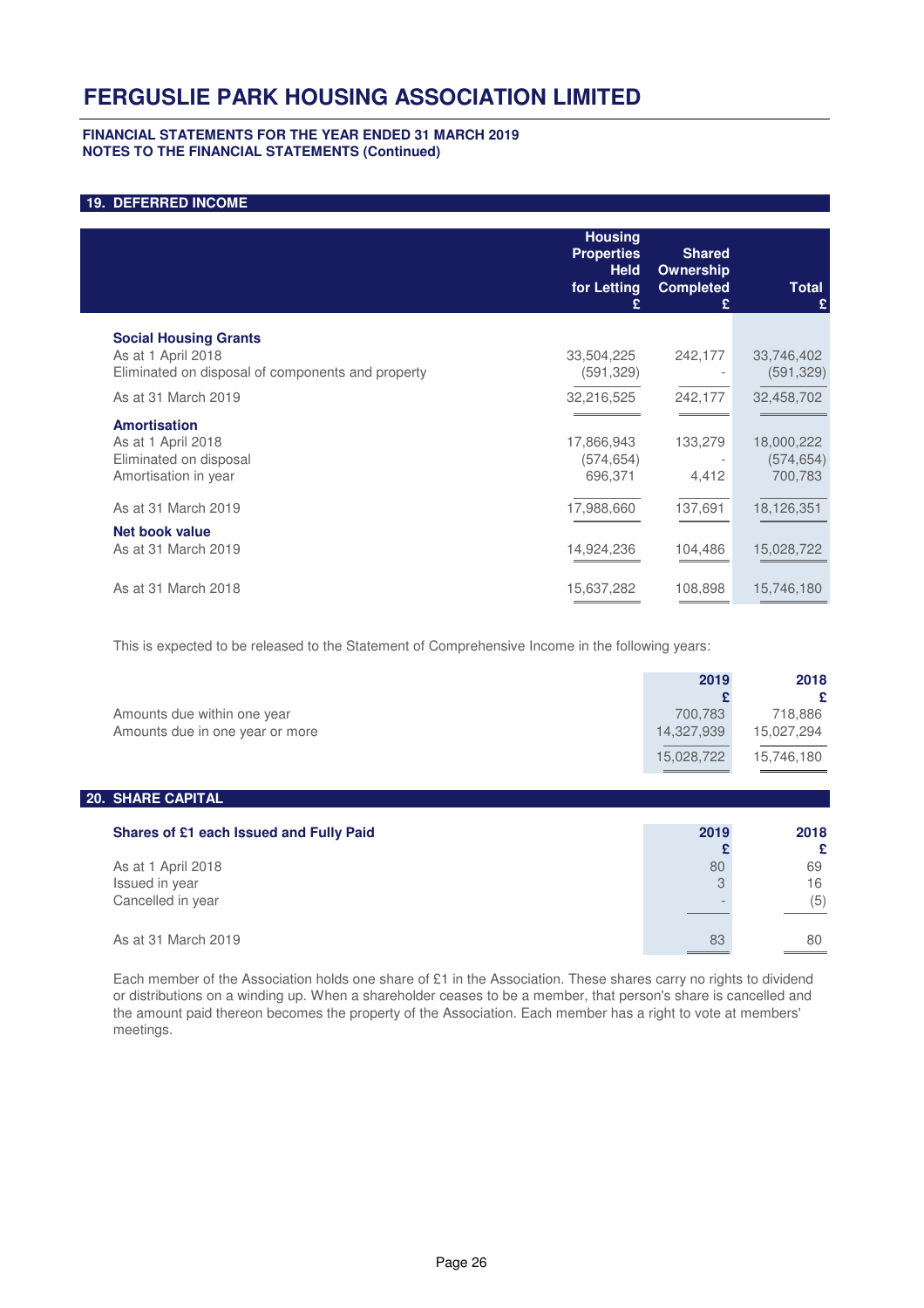#### **FINANCIAL STATEMENTS FOR THE YEAR ENDED 31 MARCH 2019 NOTES TO THE FINANCIAL STATEMENTS (Continued)**

#### **21. HOUSING STOCK**

| The number of units of accommodation in management<br>at the year end was:-                       | 2019<br>No.    | 2018<br>No. |
|---------------------------------------------------------------------------------------------------|----------------|-------------|
| General Needs - Built by Association<br>General Needs - Rehabilitation<br><b>Shared Ownership</b> | 735<br>68<br>6 | 734<br>68   |
|                                                                                                   | 809            | 809         |

#### **22. RELATED PARTY TRANSACTIONS**

Members of the Board of Management are related parties of the Association as defined by Financial Reporting Standard 102.

Any transactions between the Association and any entity with which a Board of Management member has a connection with is made at arm's length and is under normal commercial terms.

| Transactions with Board of Management members (and their close family) were as follows:                                                           |        |            |
|---------------------------------------------------------------------------------------------------------------------------------------------------|--------|------------|
|                                                                                                                                                   | 2019   | 2018<br>£. |
| Rent received from tenants on the Board of Management and their close                                                                             |        |            |
| family members                                                                                                                                    | 22,725 | 22,776     |
| At the year end total rent arrears owed by the tenant members on the Board of Management (and their close family) were<br>£1,300 (2018 - £1,751). |        |            |
| Members of the Board of Management who are tenants                                                                                                | 5      | 3          |
| Members of the Board of Management who are local authority employees                                                                              |        | 1.         |
| <b>DETAIL C OF ACCOCIATION</b>                                                                                                                    |        |            |

#### **24. DETAILS OF ASSOCIATION**

The Association is a Registered Society registered with the Financial Conduct Authority and is domiciled in Scotland.

The Association's principal place of business is The Tannahill Centre , 76 Blackstoun Road, Ferguslie Park, Paisley.

The Association is a Registered Social Landlord and Scottish Charity that owns and manages social housing property in Paisley.

#### **25. BOARD OF MANAGEMENT MEMBER EMOLUMENTS**

Board of Management members received £745 (2018 - £1,356) in the year by way of reimbursement of expenses. No remuneration is paid to Board of Management members in respect of their duties to the Association.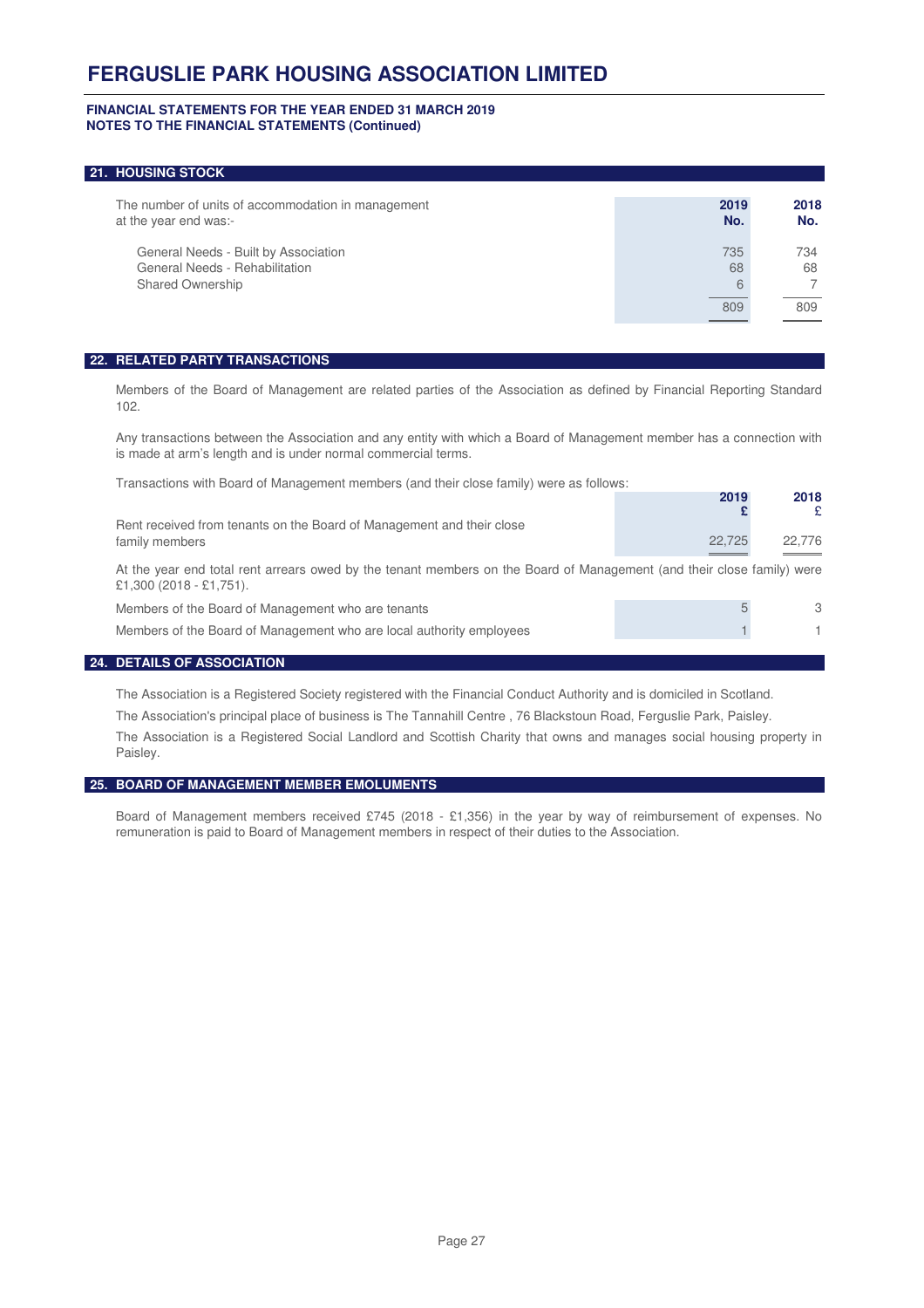#### **FINANCIAL STATEMENTS FOR THE YEAR ENDED 31 MARCH 2019 NOTES TO THE FINANCIAL STATEMENTS (Continued)**

#### **26. INVESTMENTS**

| <b>Short term deposits</b>           |         |           |  |
|--------------------------------------|---------|-----------|--|
|                                      | 2019    | 2018      |  |
|                                      |         | £         |  |
| Short term deposits                  | 251,229 | 1,250,000 |  |
|                                      |         |           |  |
| <b>Investments in Subsidiaries</b>   | 2019    | 2018      |  |
|                                      |         | £         |  |
|                                      |         |           |  |
| <b>Cost</b>                          |         |           |  |
| As at 1 April 2018 and 31 March 2019 | 100     | 100       |  |
|                                      |         |           |  |

In the opinion of the Board of Management the aggregate value of the assets of the subsidiary is not less than the aggregate of the amounts at which those assets are stated in the Association's balance sheet.

The Association has a 100% owned subsidiary named The New Tannahill Centre. The relationship between the Association and its subsidiary is set out in an independence agreement between both parties.

The New Tannahill Centre is a 100% owned subsidiary of Ferguslie Park Housing Association Limited. The Association is a tenant of The New Tannahill Centre and during the year the charity charged the Association £65,188 (2018 - £50,000) in rent and service charges and £10,402 (2018 - £10,842) for cost of facilities and security. The Association charged the charity £29,000 for Board and finance support (2018 - £22,869). At the year end the Association owed the charity £220 (2018 - £31,597).

The aggregate amount of capital and reserves and the results of The New Tannahill Centre for the year ended 31 March 2019 were as follows:

|                      | 2019    | 2018    |
|----------------------|---------|---------|
|                      |         | £       |
| Capital & Reserves   | 354,939 | 300,556 |
| Surplus for the year | 54,383  | 72,580  |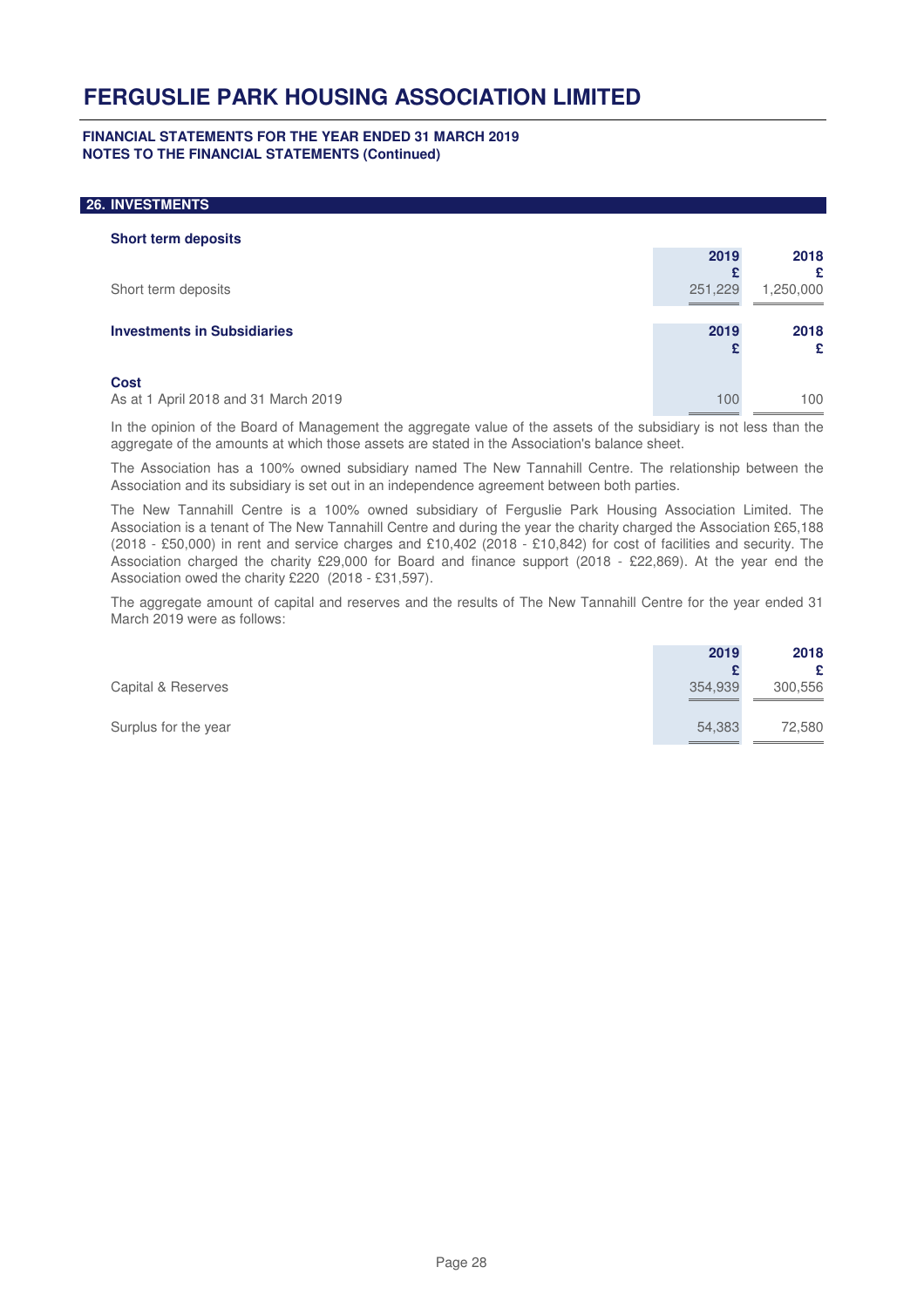#### **FINANCIAL STATEMENTS FOR THE YEAR ENDED 31 MARCH 2019 NOTES TO THE FINANCIAL STATEMENTS (Continued)**

#### **27. RETIREMENT BENEFIT OBLIGATIONS**

#### **Scottish Housing Association Pension Scheme**

Ferguslie Park Housing Association Limited participated in the Scottish Housing Association Pension Scheme (the scheme).

The Scheme is a multi-employer defined benefit scheme. The Scheme is funded and is contracted out of the state scheme. The Association is an admitted body under The Scottish Association Pension Fund, the assets of which are held in a separate Trustee administred by Fund.

The last valuation of the Scheme was performed as at 30th September 2015 by a professionally qualified actuary using the Projected Unit Credit method. The market value of the Scheme's assets at the valuation date was £612m. The valuation revealed a shortfall of assets compared with the value of liabilities of £198m (equivalent to a past service funding level of 76%).

The Scheme operates on a 'last man standing' basis, meaning that in the event of an employer withdrawing from the Scheme and being unable to pay its share of the debt on withdrawal, then the liability of the withdrawing employer is re-apportioned amongst the remaining employer. Therefore in certain circumstances the Association may become liable for the obligations of a third party.

The administering authority has responsibility for the management of the Fund. As most of the Fund's investments are equity based, there is an inherent risk of volatility in the investment market having a significant effect on the value of the fund's assets. In order to mitigate this risk, the Fund holds a diverse investment portfolio with a range of investment managers.

At the balance sheet date, there were 4 active member of the scheme employed by the Association. Total pension contributions made by the Association for the year were £166,168. Gross pensionable salaries for the year were £134,000.

#### **Change in Accounting Estimate**

The pension fund is administered by TPT Retirement Solutions. Previously only the past service deficit was included as a liability in the financial statements as the Association's share of the pension assets and liabilities could not be determined. This year TPT Retirement Solutions have developed a method of calculating each member's share of the assets and liabilities of the scheme. The figures are available at 1 April 2018 and 31 March 2019. The Association has decided that this method is appropriate and provides a reasonable estimate of the pension assets and liabilities of the Association and has therefore adopted this valuation method.

In January 2019, the FRS issued FRED 71 (Draft amendments to FRS 102, The Financial Reporting Standard applicable in the UK and Republic of Ireland, Multiemployer defined benefit plans) which provides proposed changes to FRS 102 on how to treat the transition from defined contribution to defined benefit accounting. This method has been adopted by the Housing Association as the most appropriate treatment. As a result the change has been accounted for as change in accounting estimate.

Due to the change in accounting estimate the past service deficit liability has been removed as the liability is included in the pension liability now calculated by the actuary and shown under Pension and Other Provisions for Liabilities and Charges in the Balance Sheet. The change has been reflected in Other Comprehensive Income as follows: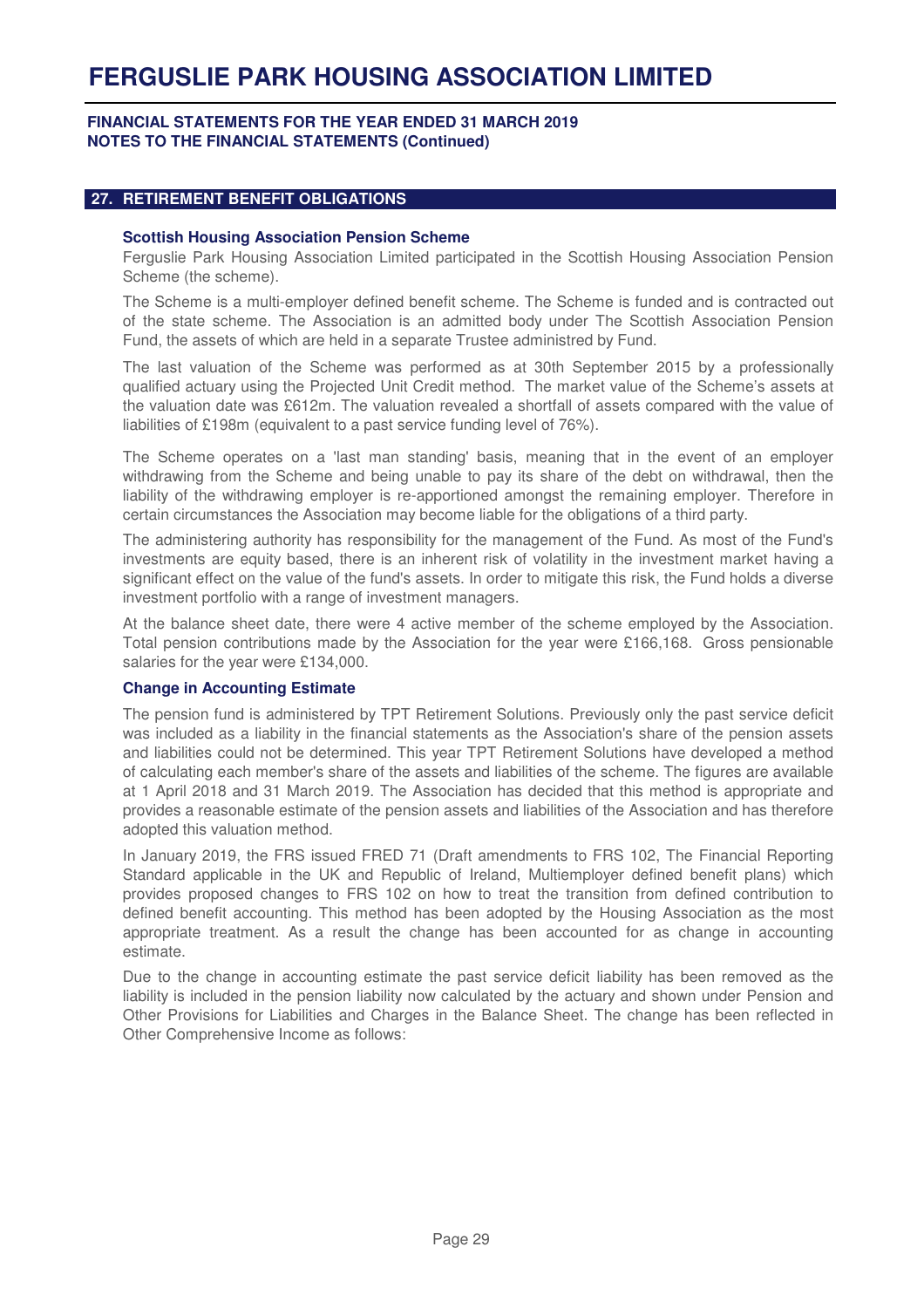#### **FINANCIAL STATEMENTS FOR THE YEAR ENDED 31 MARCH 2019 NOTES TO THE FINANCIAL STATEMENTS (Continued)**

| 27. RETIREMENT BENEFIT OBLIGATIONS                                      |           |
|-------------------------------------------------------------------------|-----------|
|                                                                         |           |
| Opening defined benefit obligation as at 1 April 2018 (per actuary)     | 1.047.000 |
| Opening past service deficit liability under previous recognition basis | (642,000) |
| Movement to other comprehensive income                                  | 405,000   |
|                                                                         |           |

As a result the unwinding of the past service deficit is no longer shown within finance charges. Instead the expenses, interest and other comprehensive income as detailed within this note are incorporated within the financial statements.

The following figures are prepared by the Actuaries in accordance with their understanding of FRS 102 and Guidance Note 36: Accounting for Retirement Benefits under FRS 102 issued by the Institute and Faculty of Actuaries.

#### **Principal Actuarial Assumptions**

| Assumptions as at | 2019  | 2018    |  |
|-------------------|-------|---------|--|
|                   | %p.a. | %p.a.   |  |
| Salary increases  | 3.3%  | $3.2\%$ |  |
| Inflation (RPI)   | 3.3%  | $3.2\%$ |  |
| Inflation (CPI)   | 3.3%  | $3.2\%$ |  |
| Discount rate     | 2.3%  | 2.6%    |  |

Allowance for commutation of pension for cash at retirement is 75% of maximum allowance for both years

The defined benefit obligation is estimated to comprise of the following:

|                     | 2019<br><b>Number</b> |
|---------------------|-----------------------|
| Employee members    |                       |
| Deferred pensioners |                       |
| Pensioners          |                       |
|                     |                       |
|                     | 32                    |
|                     |                       |

#### **Mortality Rates**

Life expectancy is based on the PFA92 and PMA92 tables, with mortality improvements projected based on members' individual year of birth. Based on these assumptions, the average future life expectancies at age 65 are summarised below:

|                           |      | Males Females   |  |
|---------------------------|------|-----------------|--|
|                           |      | (Years) (Years) |  |
| <b>Current Pensioners</b> | 21.7 | 23.4            |  |
| <b>Future Pensioners</b>  | 23.1 | 24.7            |  |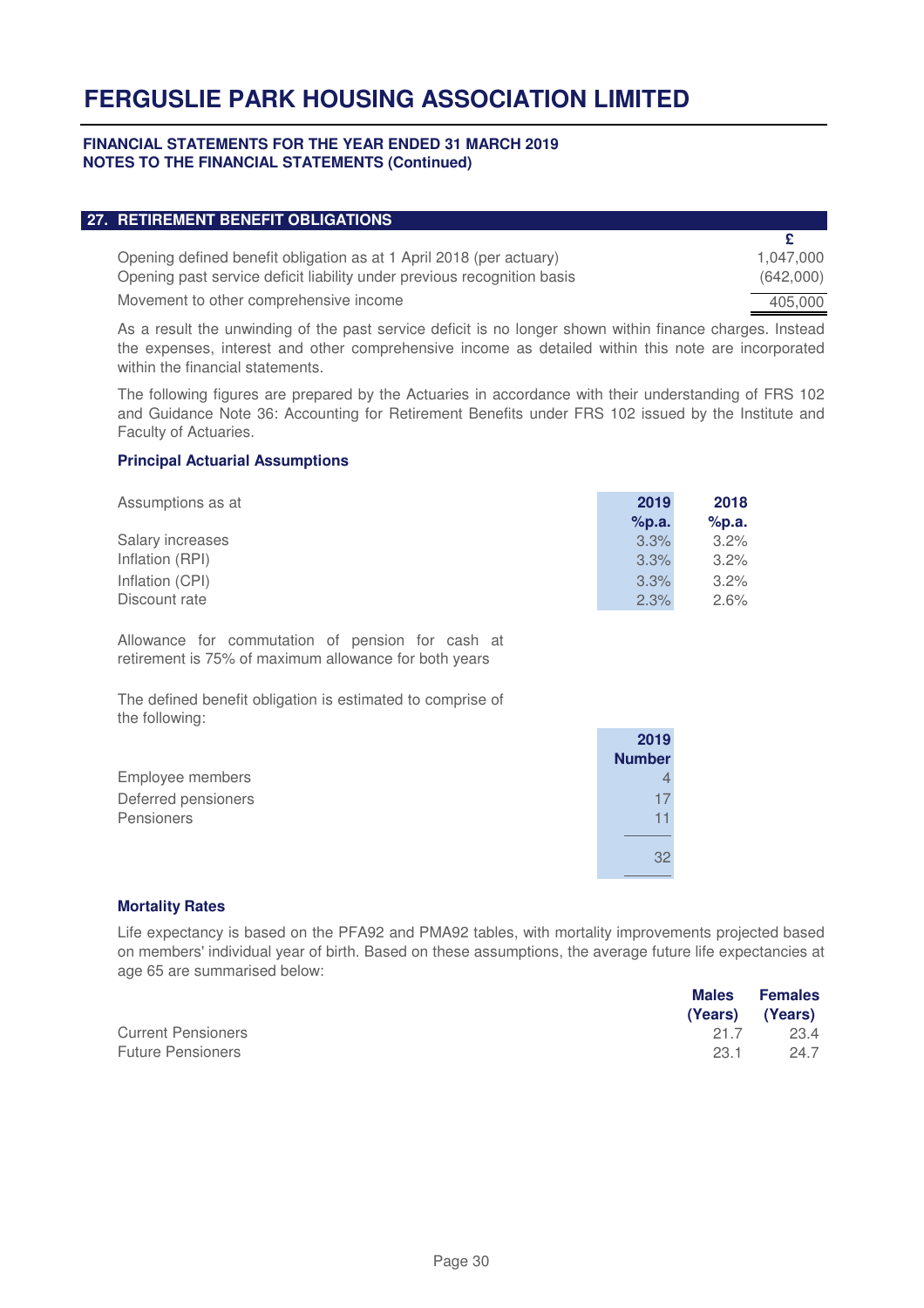#### **FINANCIAL STATEMENTS FOR THE YEAR ENDED 31 MARCH 2019 NOTES TO THE FINANCIAL STATEMENTS (Continued)**

| 27. RETIREMENT BENEFIT OBLIGATIONS                                                      |                       |                       |
|-----------------------------------------------------------------------------------------|-----------------------|-----------------------|
| Fair value of scheme assets by category                                                 |                       |                       |
| <b>Growth Assets</b>                                                                    | 2019<br>£000<br>1,874 | 2018<br>£000<br>1,823 |
| <b>Matching Plus</b><br><b>Liability Driven Investment</b><br><b>Net Current Assets</b> | 2,466<br>347<br>5     | 2,328<br>254<br>8     |
|                                                                                         | 4,692                 | 4,413                 |
| None of the above assets include any direct involvement in the Association's assets.    |                       |                       |
| <b>Net Pension Liability</b><br>Fair value of employer's assets                         | 2019<br>£000<br>4,692 |                       |
| Present value of scheme liabilities                                                     | (5,708)               |                       |
|                                                                                         | (1,016)               |                       |
| Reconciliation of fair value of employer assets                                         |                       |                       |
|                                                                                         | 2019<br>£000          |                       |
| Opening fair value of employer assets                                                   | 4,413                 |                       |
| <b>Expected Return on Assets</b><br><b>Contributions by Members</b>                     | 114                   |                       |
| Contributions by the Employer                                                           | 166                   |                       |
| Actuarial Gains / (Losses)<br><b>Estimated Benefits Paid</b>                            | 207                   |                       |
| <b>Closing fair value</b>                                                               | (208)<br>4,692        |                       |
| Return on plan assets over the year ended 31 March 2019 was £240,000.                   |                       |                       |
|                                                                                         |                       |                       |
| <b>Reconciliation of defined benefit obligations</b>                                    | 2019                  |                       |
| Opening defined benefit obligation                                                      | £000<br>5,460         |                       |
| <b>Current Service Cost</b>                                                             | 5                     |                       |
| <b>Interest Cost</b>                                                                    | 139                   |                       |
| Contributions by members<br><b>Actuarial Gains</b>                                      |                       |                       |
| <b>Estimated Benefits Paid</b>                                                          | 312<br>(208)          |                       |
| <b>Closing defined benefit obligation</b>                                               | 5,708                 |                       |